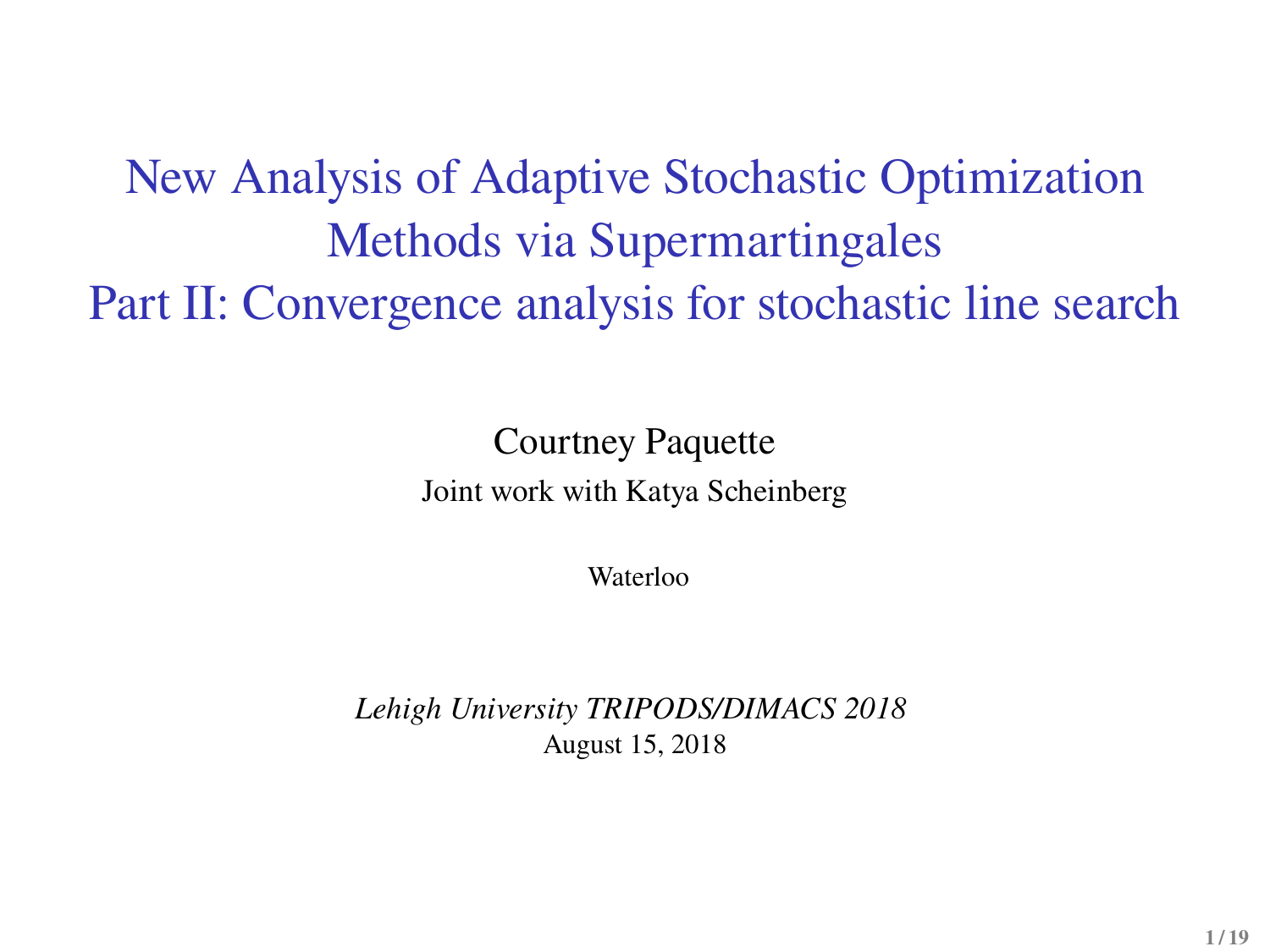# (Deterministic) Backtracking Line Search Classical problem

 $\min_{x} f(x)$ 

 $f : \Omega \to \mathbf{R}$  is  $C^1$  smooth w/ L-Lipschitz continuous gradient, bounded below

**Gradient descent:**  $x_{k+1} = x_k - \alpha \nabla f(x_k)$ ,  $\alpha \in (0, 1/L]$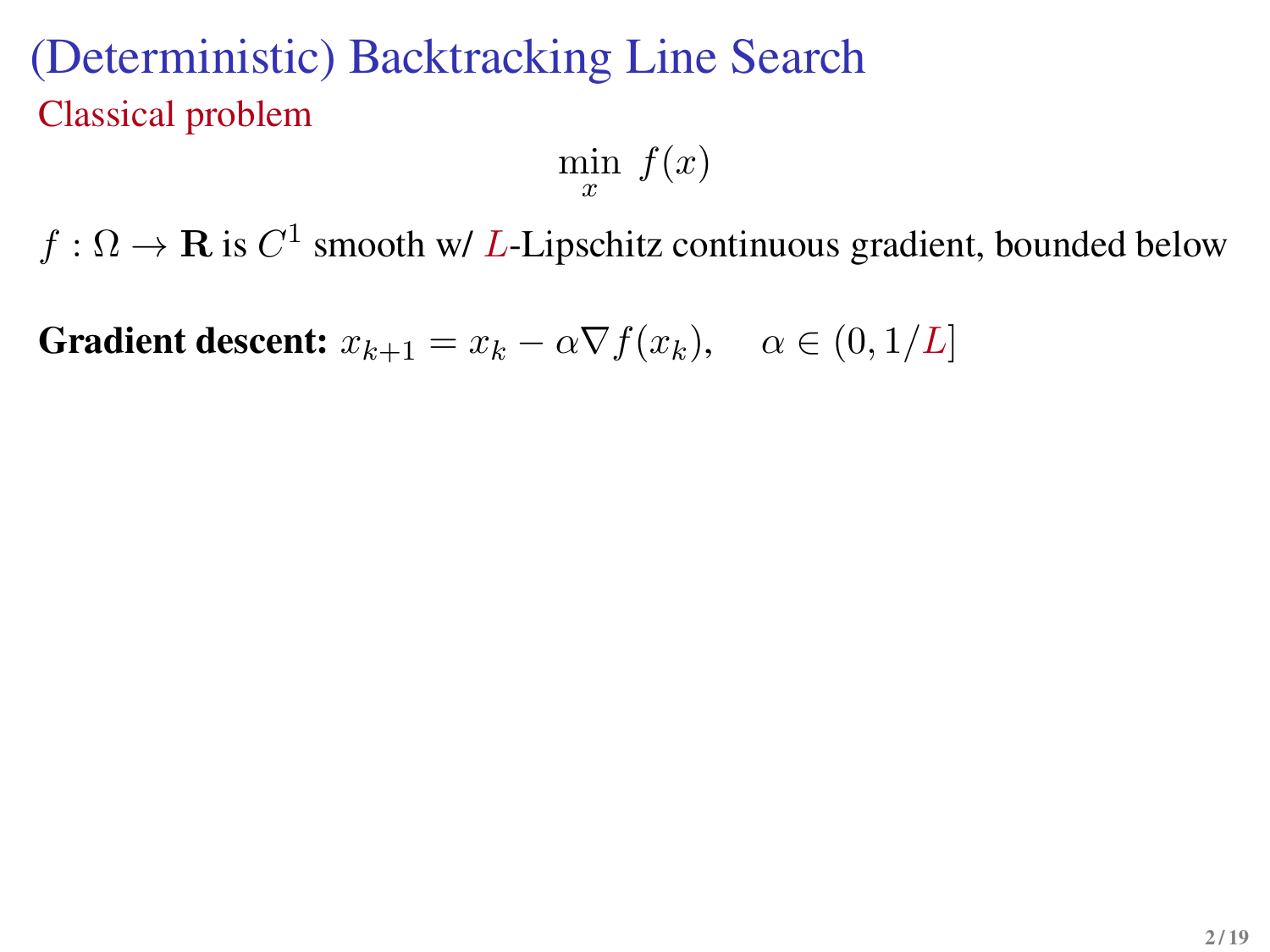# (Deterministic) Backtracking Line Search Classical problem

 $\min f(x)$ x

 $f : \Omega \to \mathbf{R}$  is  $C^1$  smooth w/ L-Lipschitz continuous gradient, bounded below

**Gradient descent:**  $x_{k+1} = x_k - \alpha \nabla f(x_k)$ ,  $\alpha \in (0, 1/L]$ 

#### **Backtracking Line Search Algorithm**

- Compute  $f(x_k)$  and  $\nabla f(x_k)$
- Check sufficient decrease (Armijo '66)

$$
f(x_k - \alpha_k \nabla f(x_k)) \le f(x_k) - \theta \alpha_k \|\nabla f(x_k)\|^2
$$

• Successful:  $x_{k+1} = x_k - \alpha_k \nabla f(x_k)$  and  $\alpha_{k+1} = \alpha_k$ 

• Unsuccessful:  $x_{k+1} = x_k$  and  $\alpha_k \downarrow$ 

Stepsize 
$$
\alpha_k \approx \frac{1}{L}
$$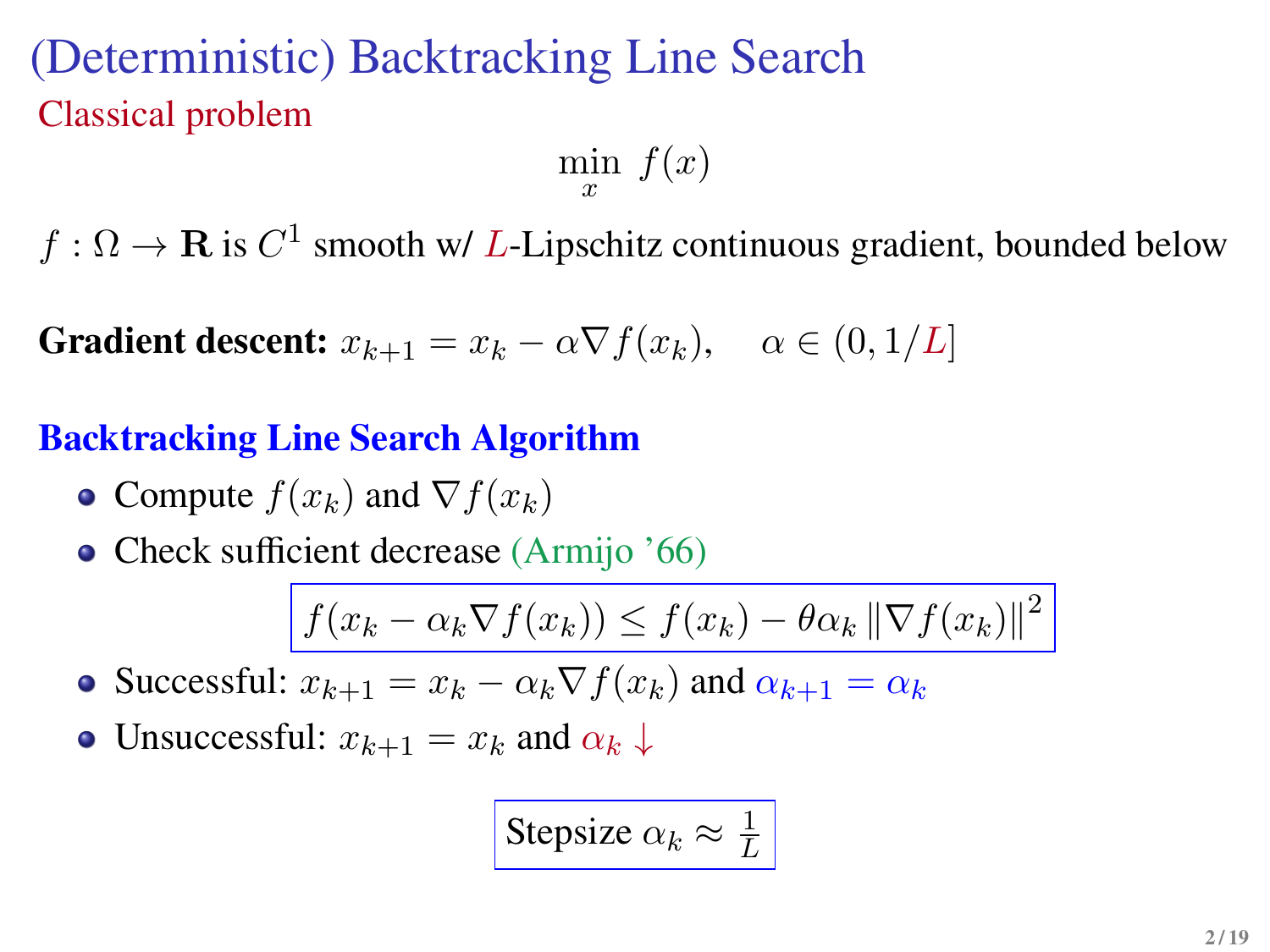#### Convergence Rate

Sufficient Decrease:  $f(x_k - \alpha_k \nabla f(x_k)) \le f(x_k) - \theta \alpha_k \|\nabla f(x_k)\|^2$ 

|                  |                                                      | $\ \nabla f(x_k)\  < \varepsilon \mid f(x_k) - f^* < \varepsilon$ |
|------------------|------------------------------------------------------|-------------------------------------------------------------------|
| $L$ -smooth      | $\frac{1}{6}$                                        |                                                                   |
| L-smooth/convex  |                                                      |                                                                   |
| $\alpha$ -convex | $\frac{L}{\alpha} \cdot \log(\frac{1}{\varepsilon})$ | $\frac{L}{\alpha} \cdot \log(\frac{1}{\varepsilon})$              |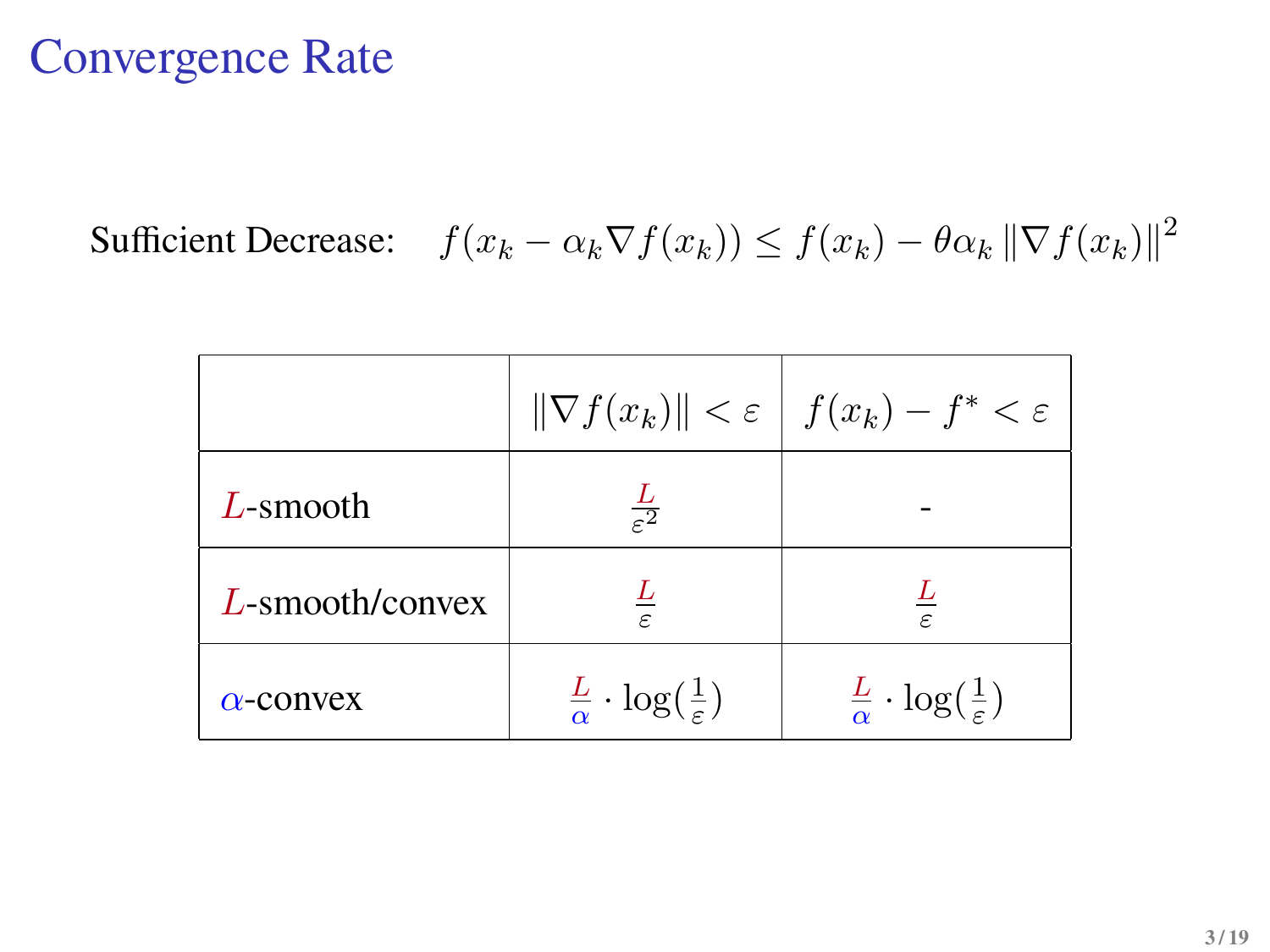### Stochastic Line Search Question Stochastic problem

$$
\min_{x \in \mathbf{R}^n} f(x) = \mathbf{E}_{\xi}[\tilde{f}(x; \xi)], \qquad \xi \text{ is a random variable}
$$

Examples

- *Empirical risk minimization*:  $\xi_i$  is a uniform r.v. over training set
- *More generally*: ξ is any sample or set of samples from data distribution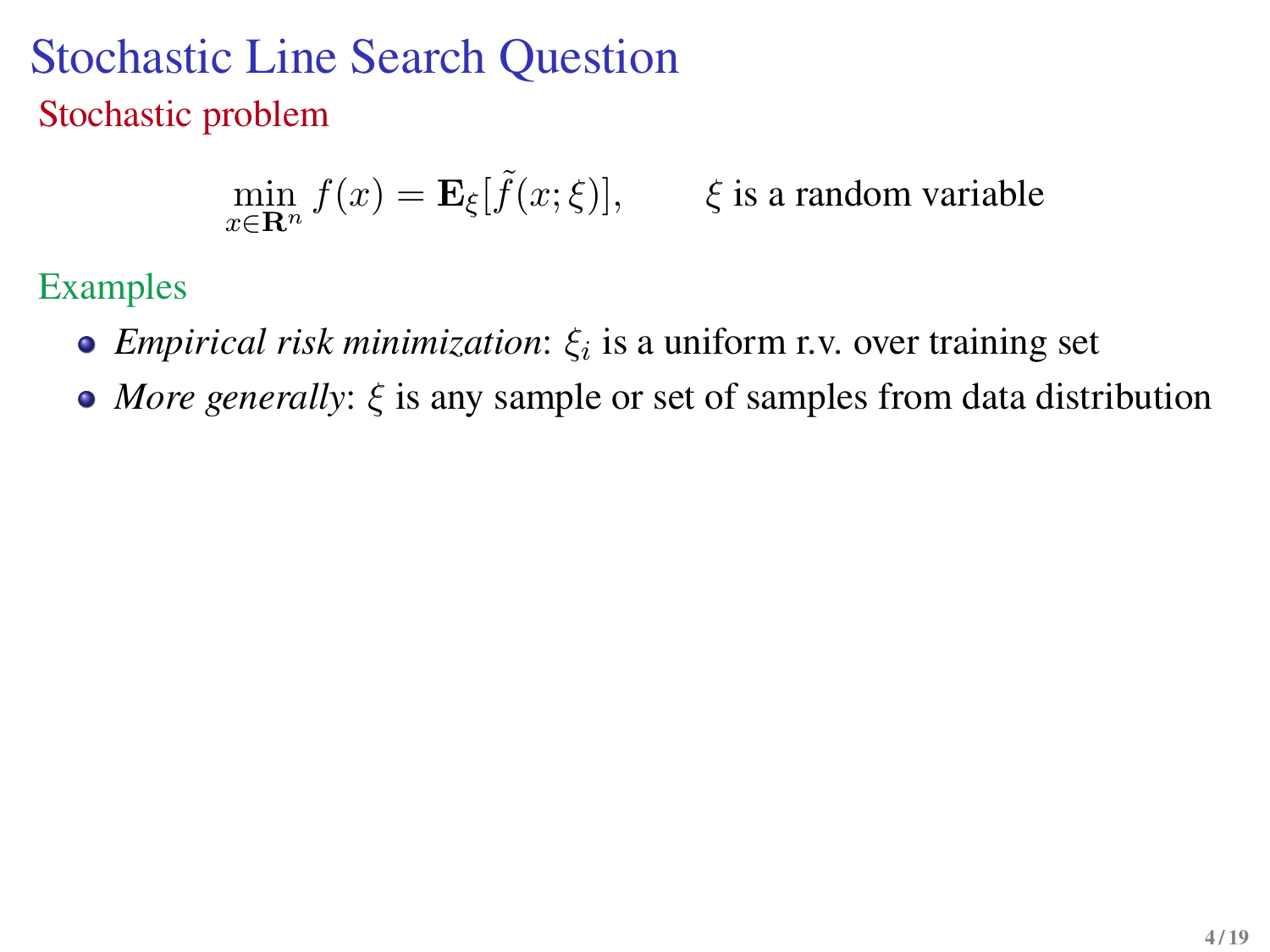### Stochastic Line Search Question Stochastic problem

 $\min_{x \in \mathbf{R}^n} f(x) = \mathbf{E}_{\xi}[\tilde{f}(x; \xi)], \qquad \xi \text{ is a random variable}$ 

#### Examples

- *Empirical risk minimization*:  $\xi_i$  is a uniform r.v. over training set
- *More generally*: ξ is any sample or set of samples from data distribution

#### **(Stochastic) Backtracking Line Search Algorithm**

- Compute stochastic estimates  $g_k$  $\widetilde{\nabla f(x_k)}$  $, f_k^0$  $\widetilde{f(x_k)}$ , and  $f_k^s$  $f(x_k-\alpha_k g_k)$
- Check sufficient decrease (Armijo '66)

$$
f_k^s \le f_k^0 - \theta \alpha_k \left\| g_k \right\|^2
$$

- Successful:  $x_{k+1} = x_k \alpha_k g_k$  and  $\alpha_k \uparrow$
- Unsuccessful:  $x_{k+1} = x_k$  and  $\alpha_k \downarrow$

(Friedlander-Schmidt '12; Mahsereci-Hennig '17, ... )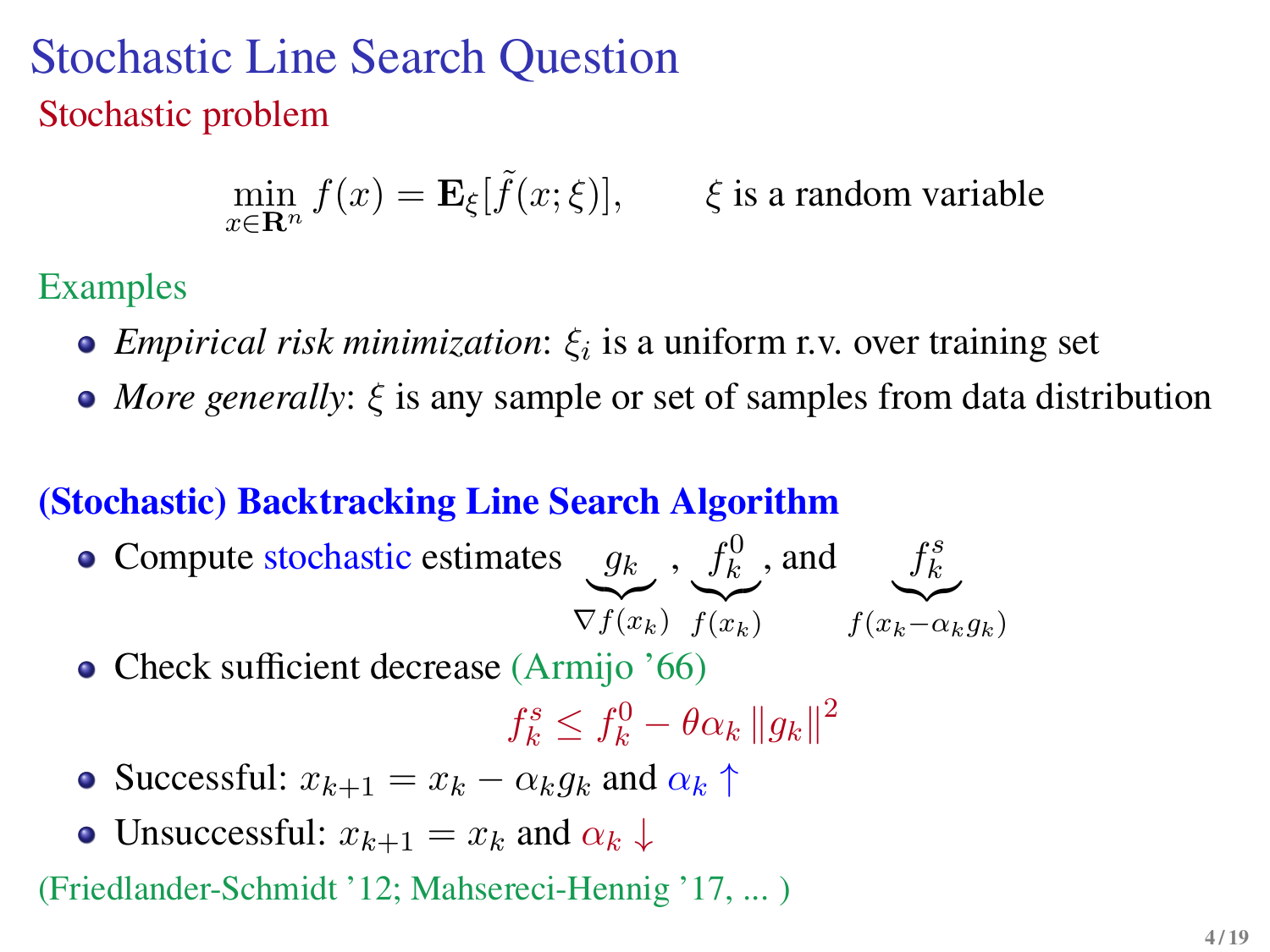$$
f_k^s \le f_k^0 - \theta \alpha_k \|g_k\|^2 \Rightarrow f(x_k - \alpha_k g_k) \le f(x_k) - \theta \alpha_k \|g_k\|^2
$$

 $f(x_{k+1}) \leq f(x_k)$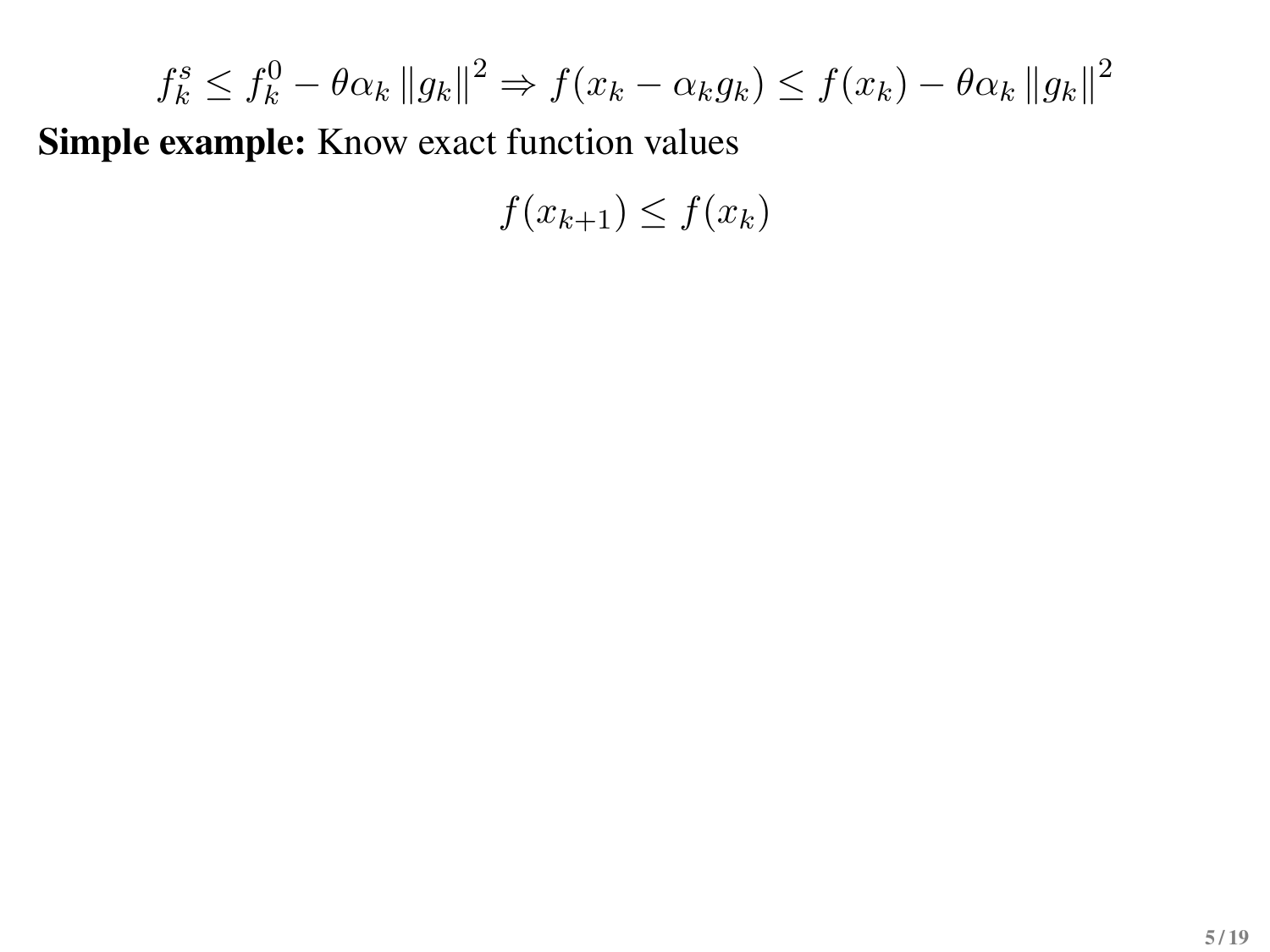$$
f_k^s \le f_k^0 - \theta \alpha_k \|g_k\|^2 \Rightarrow f(x_k - \alpha_k g_k) \le f(x_k) - \theta \alpha_k \|g_k\|^2
$$

 $f(x_{k+1}) \leq f(x_k)$ 

**Challenges**

Bad function estimates may ↑ objective value  $\bullet$ 

Increase- $\alpha_k^2 ||g_k||^2$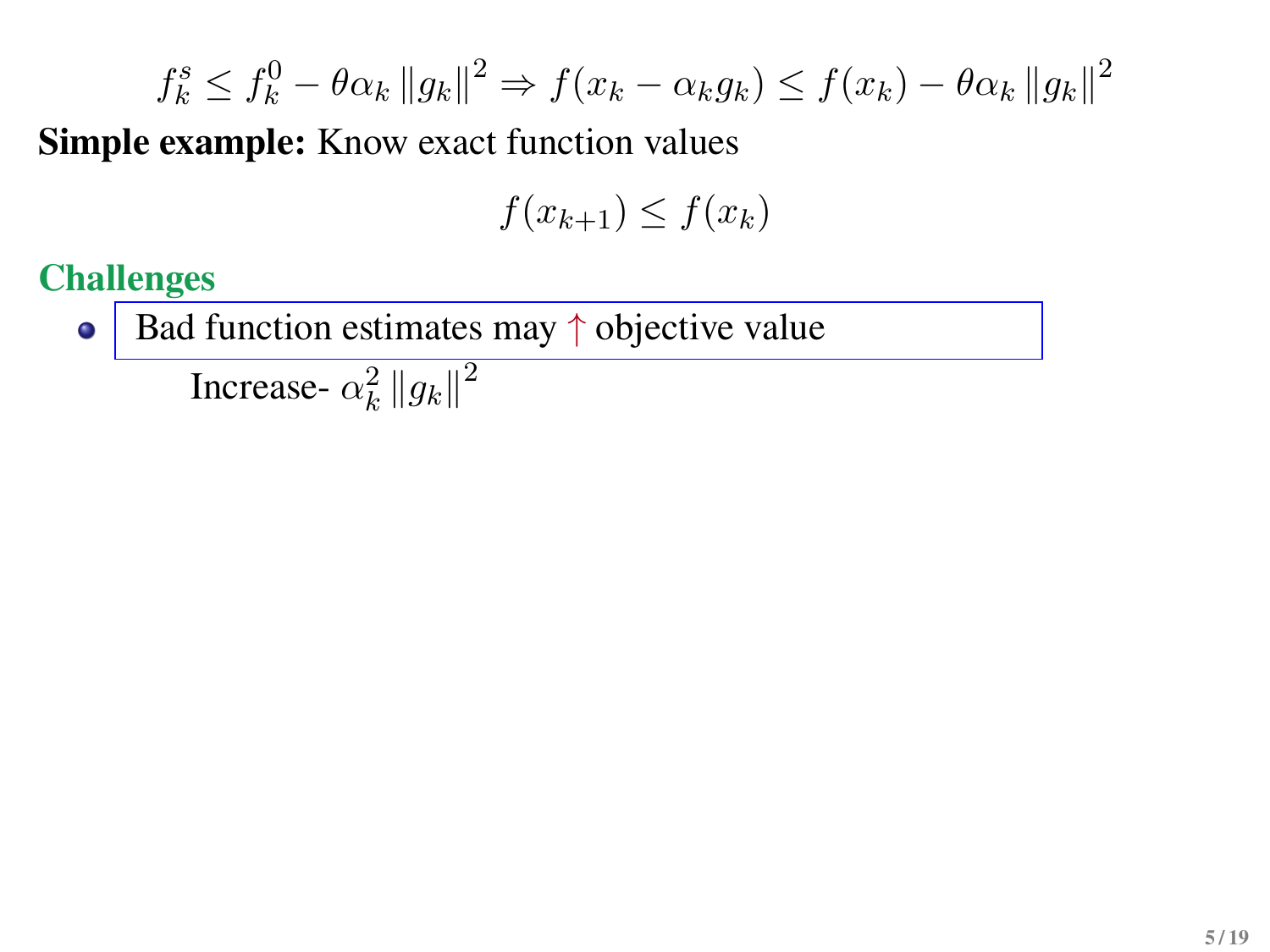$$
f_k^s \le f_k^0 - \theta \alpha_k \|g_k\|^2 \Rightarrow f(x_k - \alpha_k g_k) \le f(x_k) - \theta \alpha_k \|g_k\|^2
$$

$$
f(x_{k+1}) \le f(x_k)
$$

**Challenges**

- Bad function estimates may ↑ objective value  $\bullet$ Increase- $\alpha_k^2 ||g_k||^2$
- Stepsizes,  $\alpha_k$ , become arbitrarily small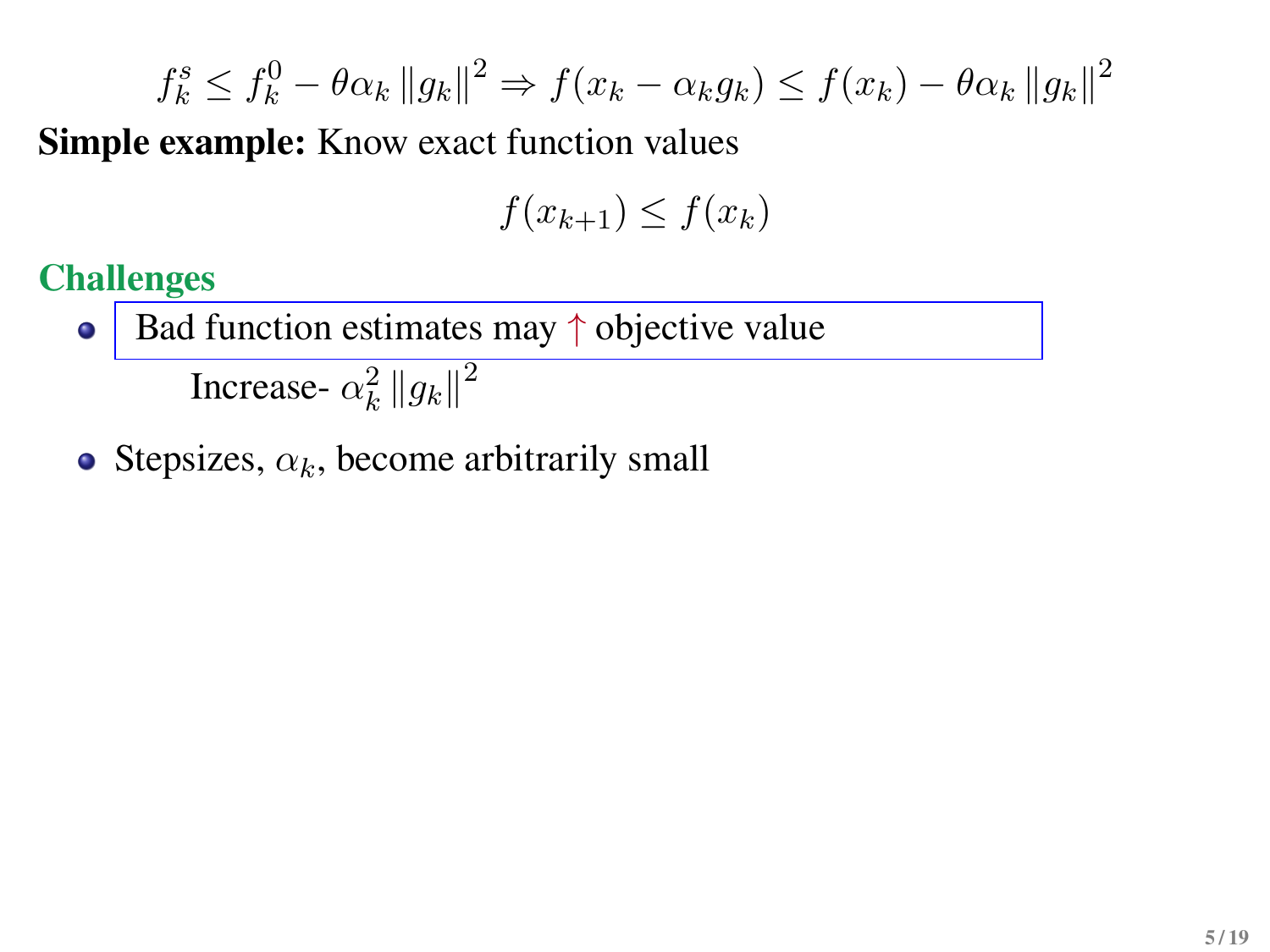$$
f_k^s \le f_k^0 - \theta \alpha_k \|g_k\|^2 \Rightarrow f(x_k - \alpha_k g_k) \le f(x_k) - \theta \alpha_k \|g_k\|^2
$$

 $f(x_{k+1}) < f(x_k)$ 

**Challenges**

- Bad function estimates may  $\uparrow$  objective value Increase- $\alpha_k^2 ||g_k||^2$
- Stepsizes,  $\alpha_k$ , become arbitrarily small

#### **Question**

Devise a line search for the stochastic problem with provable convergence guarantees using only knowable quantities.

**Knowable quantities**: e.g. bound on variance of  $\nabla \tilde{f}$ ,  $\tilde{f}$ 

(Bollapragada et al '17, Cartis-Scheinberg '17) <sup>5/19</sup>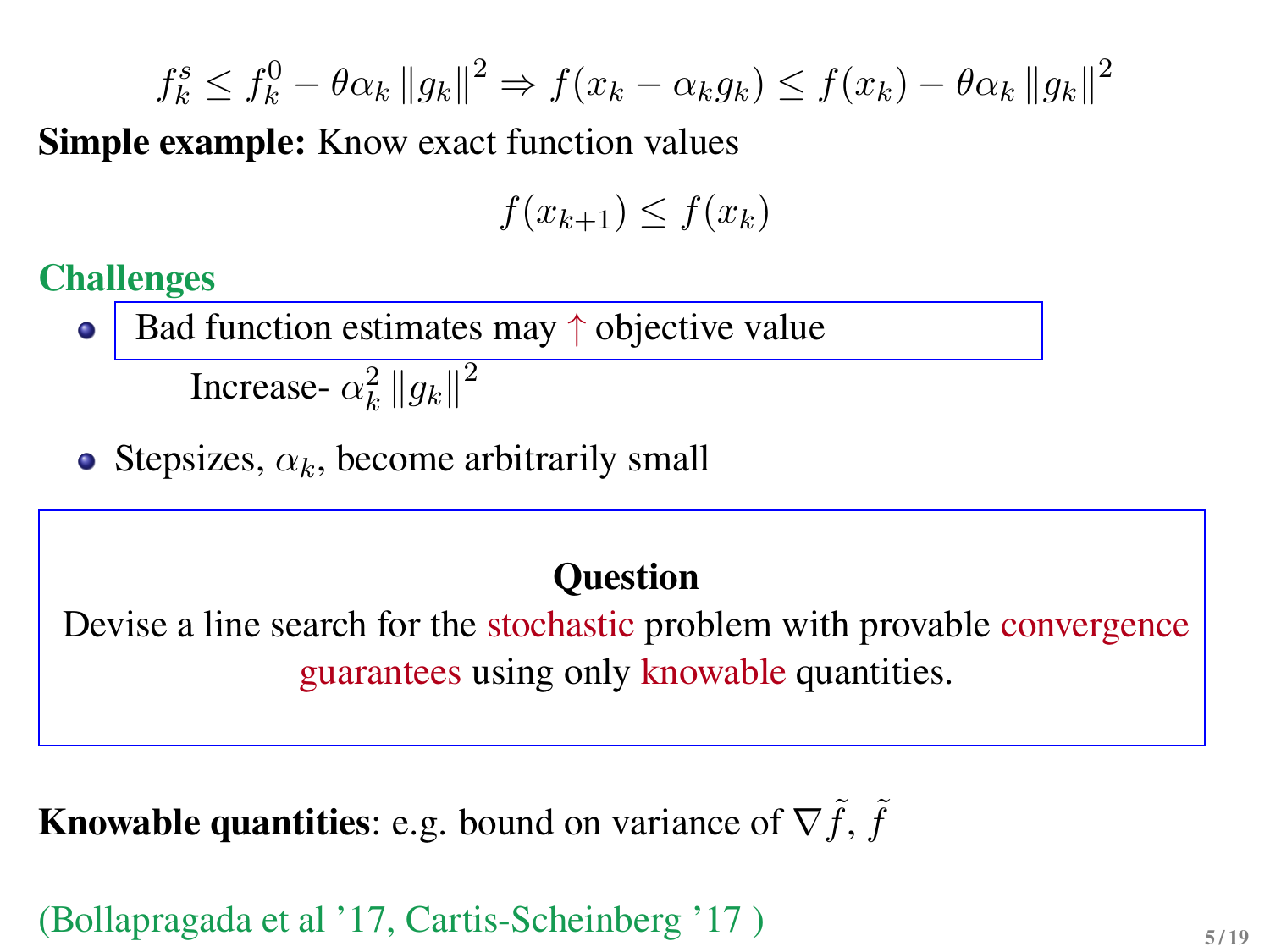# Proposed stochastic line search

#### **Algorithm**

- Compute random estimate of the gradient,  $q_k$
- Compute random estimate of  $f_k^0 \approx f(x_k)$  and  $f_k^s \approx f(x_k \alpha_k g_k)$
- Check the stochastic sufficient decrease

$$
f_k^s \le f_k^0 - \theta \alpha_k \left\| g_k \right\|^2
$$

• Successful:  $x_{k+1} = x_k - \alpha_k g_k$  and  $\alpha_k \uparrow$ 

Reliable step: If  $\alpha_k ||g_k||^2 \geq \delta_k^2$ ,  $\qquad \uparrow \delta_k$ ► Unreliable step: If  $\alpha_k ||g_k||^2 < \delta_k^2$ ,  $\downarrow \delta_k$ 

• Unsucessful:  $x_{k+1} = x_k, \alpha_k \downarrow$ , and  $\delta_k \downarrow$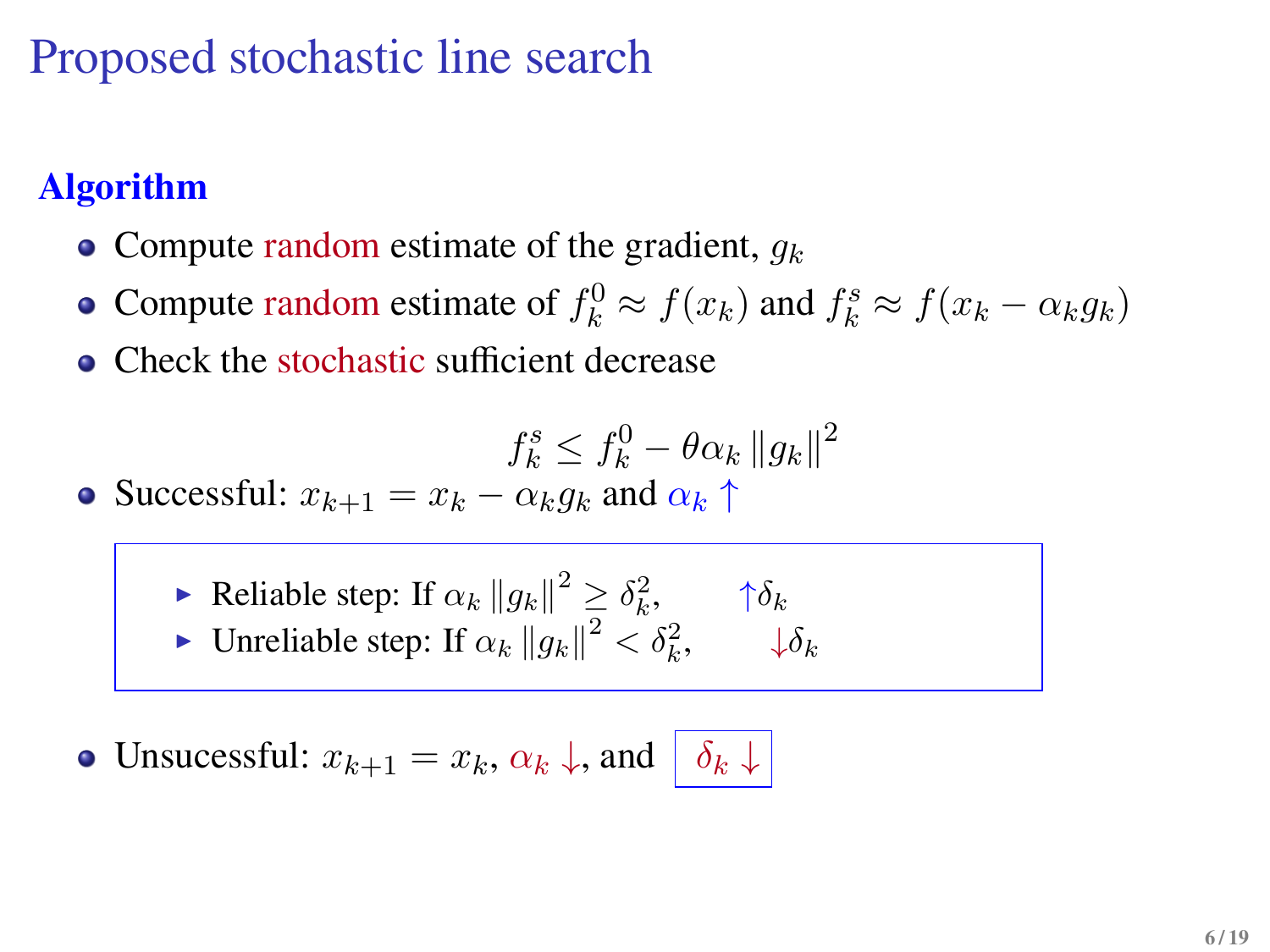

#### Bad function estimates may ↑ objective value  $\alpha_k \|g_k\|$

 $\delta \approx$  prediction of the size of  $\alpha_k ||q_k||$  $\approx$  size of a "trust region"

 $\Rightarrow$  Largest  $\uparrow$  in objective is at most  $\delta_k^2$ 

- Reliable step: If  $\alpha_k ||g_k||^2 \geq \delta_k^2$ ,  $\qquad \uparrow \delta_k$
- Unreliable step: If  $\alpha_k ||g_k||^2 < \delta_k^2$ ,  $\qquad \downarrow \delta_k$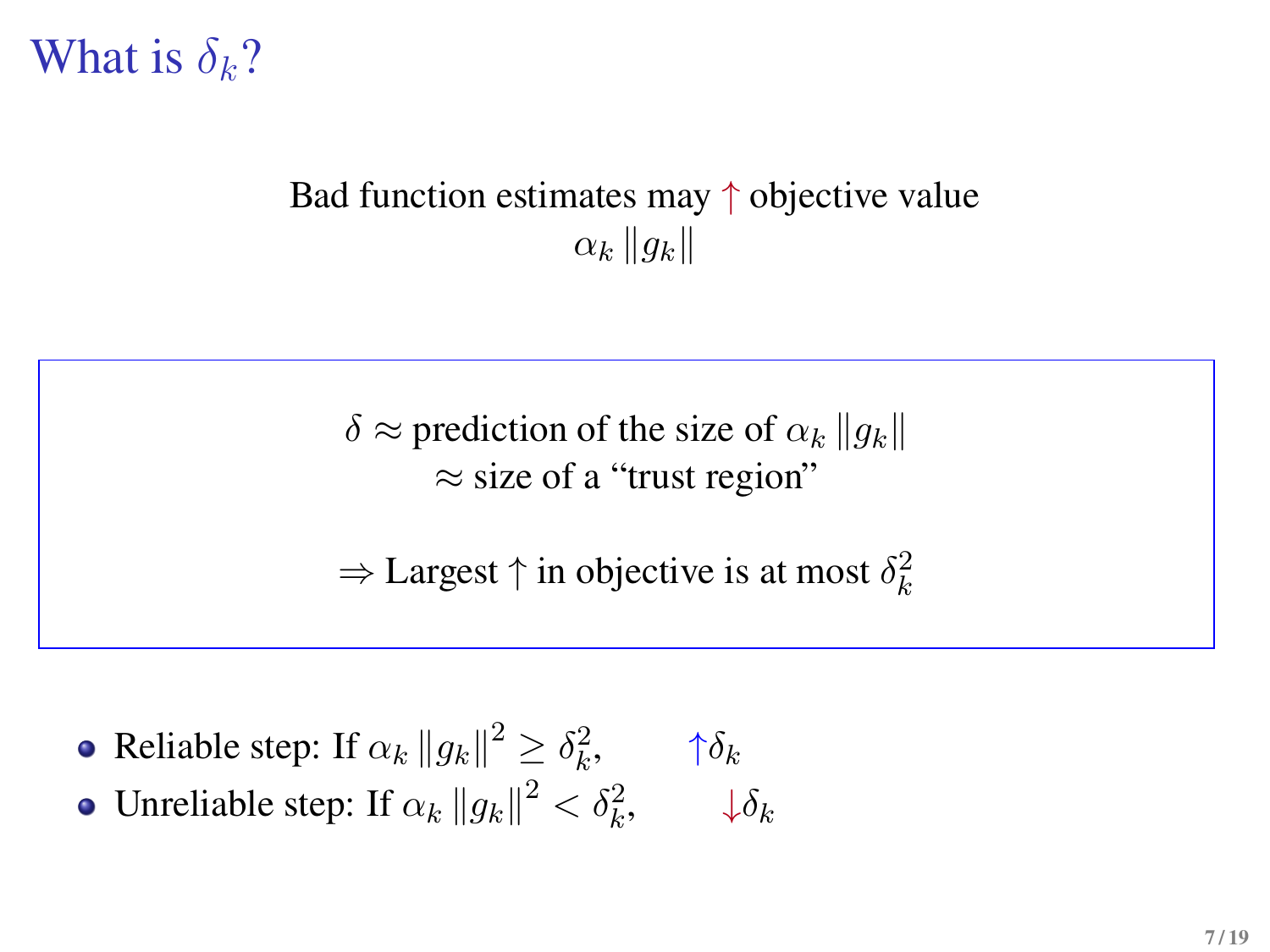## Stochastic Line Search

#### **Algorithm**

- Compute random estimate of the gradient,  $q_k$
- Compute random estimate of  $f_k^0 \approx f(x_k)$  and  $f_k^s \approx f(x_k \alpha_k g_k)$
- Check the stochastic sufficient decrease

$$
f_k^s \le f_k^0 - \theta \alpha_k \left\| g_k \right\|^2
$$

• Successful:  $x_{k+1} = x_k - \alpha_k g_k$  and  $\alpha_k \uparrow$ 

Reliable step: If  $\alpha_k ||g_k||^2 \geq \delta_k^2$ ,  $\qquad \uparrow \delta_k$ ► Unreliable step: If  $\alpha_k ||g_k||^2 < \delta_k^2$ ,  $\downarrow \delta_k$ 

• Unsucessful:  $x_{k+1} = x_k, \alpha_k \downarrow$ , and  $\delta_k \downarrow$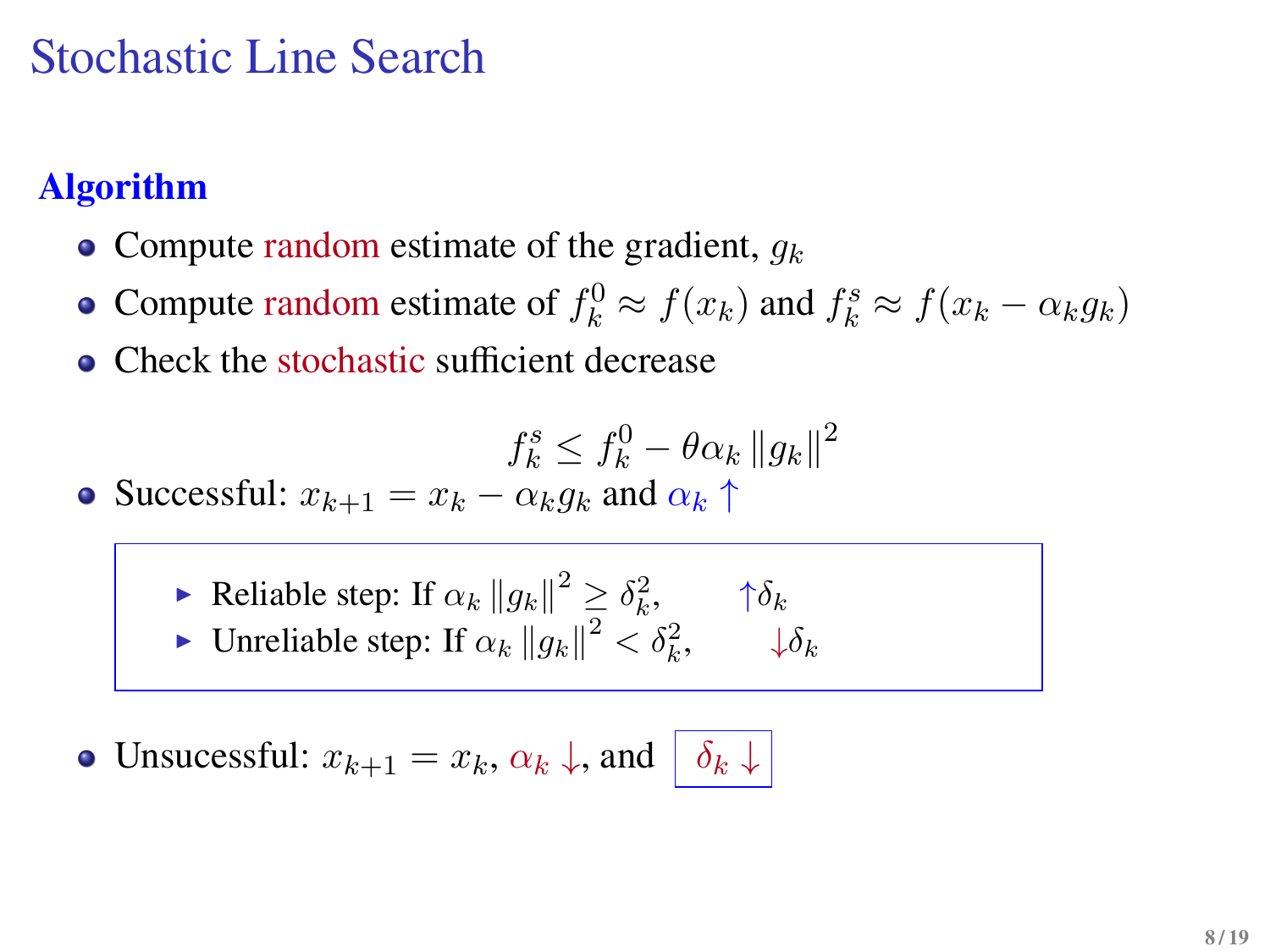• Accurate gradient  $G_k$  **w/** prob.  $p_q$ :

 $\Pr(||G_k - \nabla f(X_k)|| \leq \kappa_q \mathcal{A}_k ||G_k||$  | past)  $\geq p_g$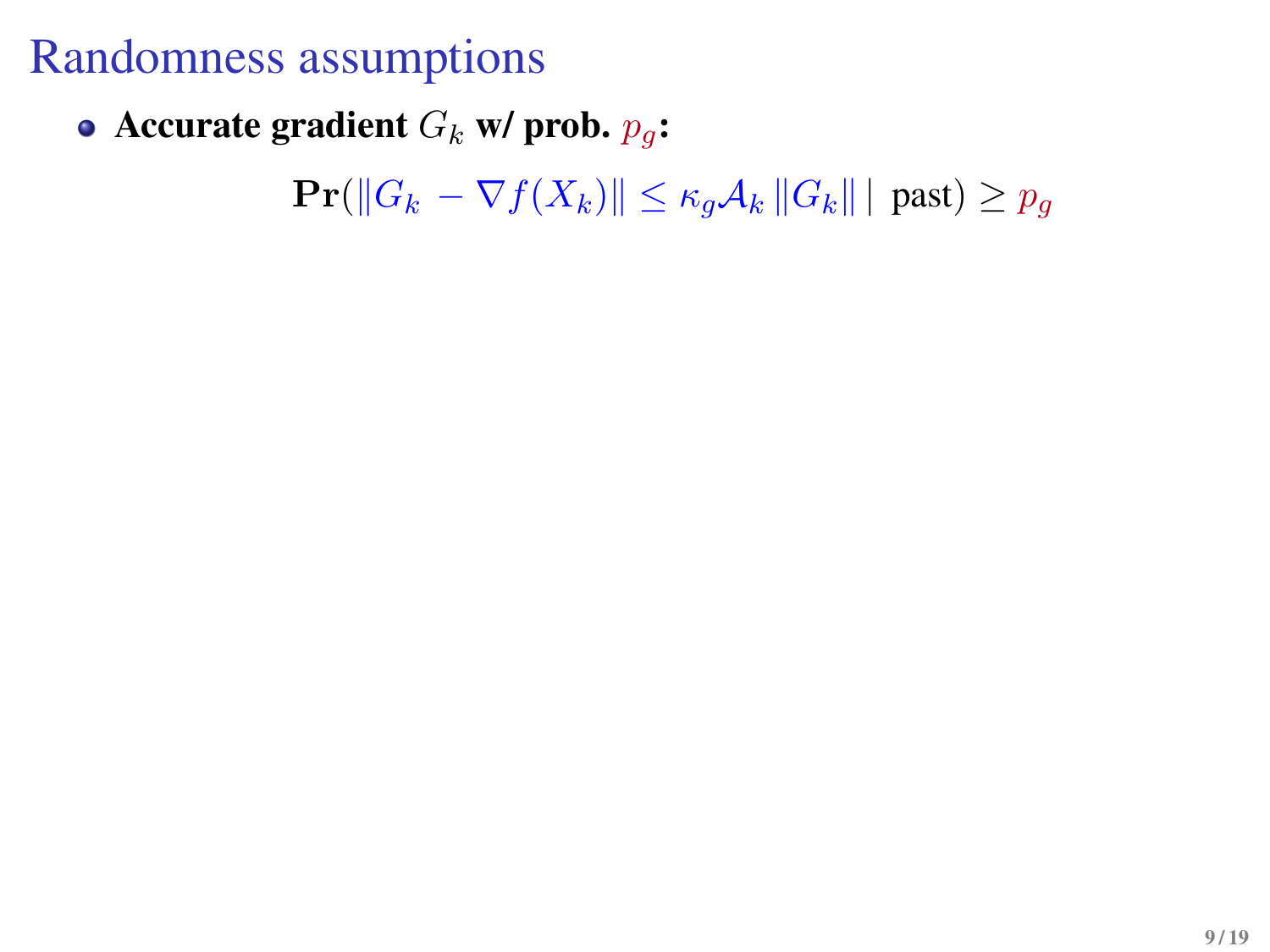• Accurate gradient  $G_k$  **w/** prob.  $p_q$ :

 $\Pr(\|G_k - \nabla f(X_k)\| \leq \kappa_a A_k \|G_k\|$  past)  $\geq p_q$ 

Accurate function estimates  $F_k^0$  and  $F_k^s$  w/ prob.  $p_f$ **:** 

 $\mathbf{Pr}(|f(X_k) - F_k^0| \leq \varepsilon_f \mathcal{A}_k^2 \left\| G_k \right\|^2$ and  $|f(X_k - A_kG_k) - F_k^s| \leq \varepsilon_f A_k^2 ||G_k||^2 |$  past)  $\geq p_f$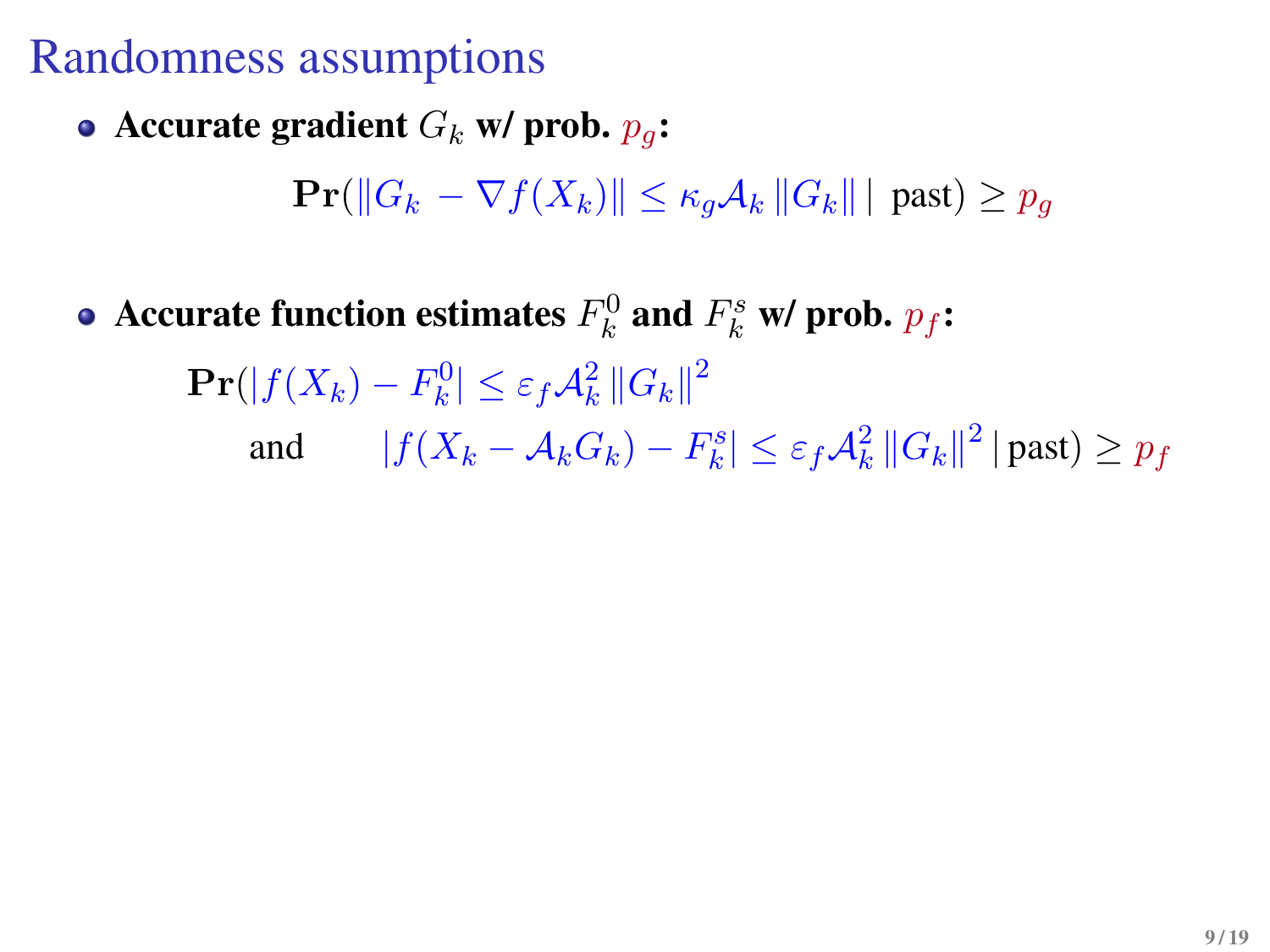• Accurate gradient  $G_k$  **w/** prob.  $p_a$ :

 $\Pr(||G_k - \nabla f(X_k)|| \leq \kappa_a \mathcal{A}_k ||G_k||$  past)  $\geq p_a$ 

Accurate function estimates  $F_k^0$  and  $F_k^s$  w/ prob.  $p_f$ **:** 

 $\mathbf{Pr}(|f(X_k) - F_k^0| \leq \varepsilon_f \mathcal{A}_k^2 \left\| G_k \right\|^2$ and  $|f(X_k - A_kG_k) - F_k^s| \leq \varepsilon_f A_k^2 ||G_k||^2 |$  past)  $\geq p_f$ 

#### **Variance condition**

 $\mathbf{E}[|F_k^0 - F(X_k)|^2 | \text{past}] \leq \theta^2 \Delta_k^4$  (same for  $F_k^s$ ).

Want to choose these probabilities  $(p_f, p_g)$  large enough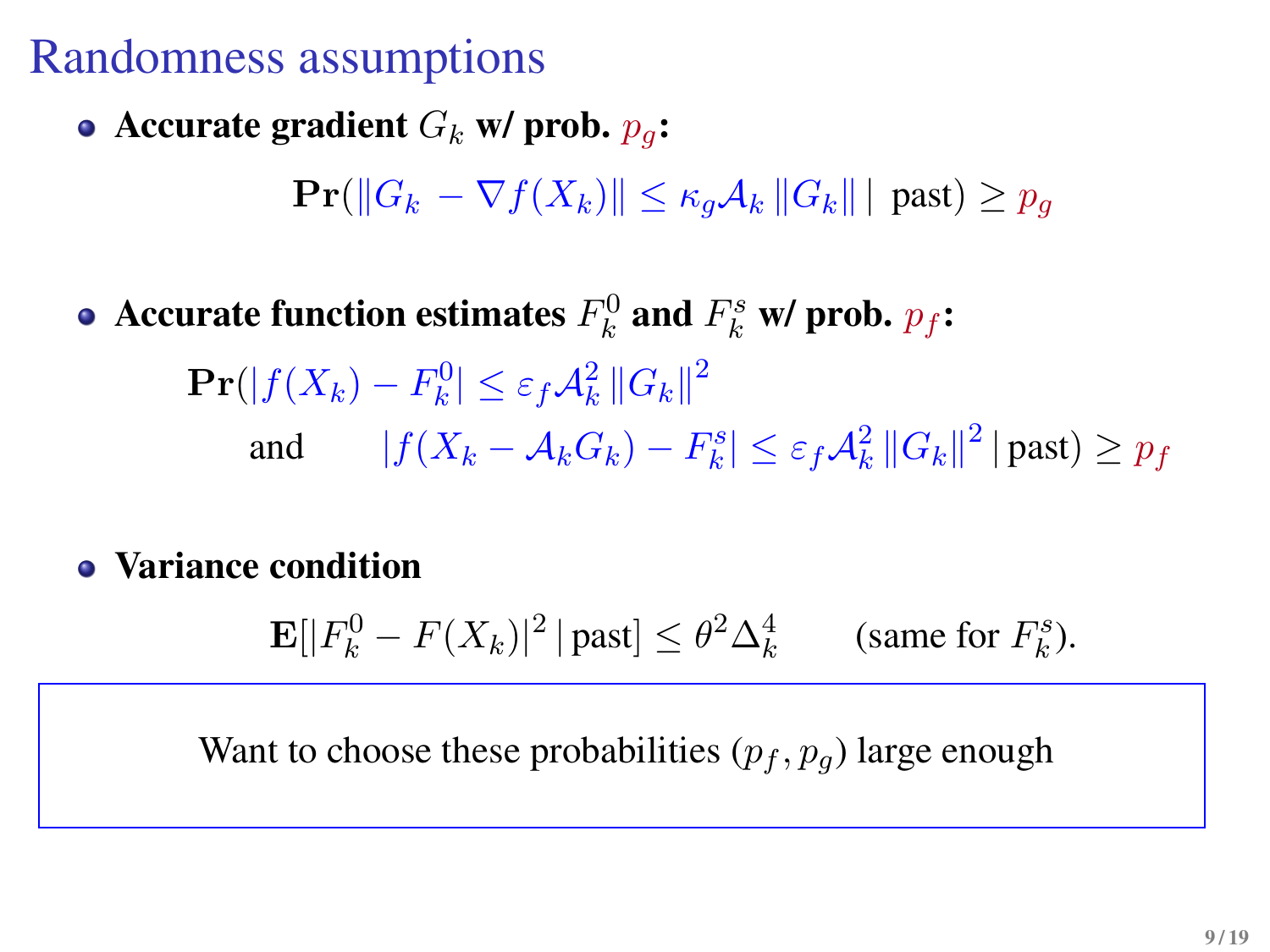• Accurate gradient  $G_k$  **w/** prob.  $p_q$ :

 $\Pr(||G_k - \nabla f(X_k)|| \leq \kappa_a \mathcal{A}_k ||G_k||$  past)  $\geq p_a$ 

Accurate function estimates  $F_k^0$  and  $F_k^s$  w/ prob.  $p_f$ **:** 

 $\mathbf{Pr}(|f(X_k) - F_k^0| \leq \varepsilon_f \mathcal{A}_k^2 \left\| G_k \right\|^2$ and  $|f(X_k - A_kG_k) - F_k^s| \leq \varepsilon_f A_k^2 ||G_k||^2 |$  past)  $\geq p_f$ 

#### **Variance condition**

 $\mathbf{E}[|F_k^0-F(X_k)|^2\,|$  past $]\leq \theta^2\Delta_k^4$ (same for  $F_k^s$ ).

Want to choose these probabilities  $(p_f, p_g)$  large enough

 $p_f, p_g \geq 1/2$  at least, but  $p_f$  should be large.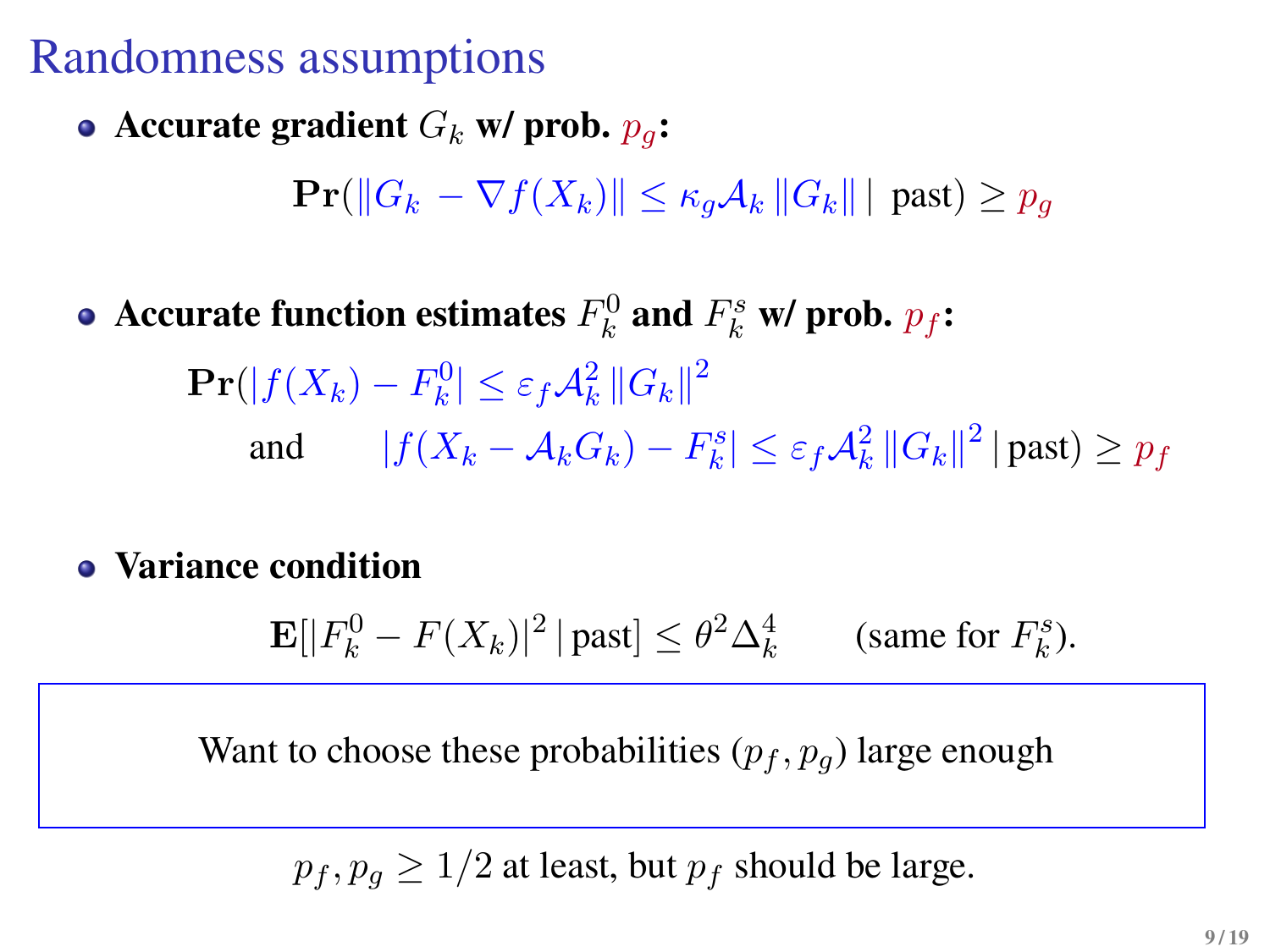# Satisfying randomness assumptions

$$
\min_{x \in \mathbf{R}^n} f(x) = \mathbf{E}_{\xi}[\tilde{f}(x; \xi)]
$$

and bound on variance

$$
\mathbf{E}(\|\nabla \tilde{f}(x,\xi_i) - \nabla f(x)\|^2) \le V_g, \quad \mathbf{E}(|\tilde{f}(x,\xi_i) - f(x)|^2) \le V_f.
$$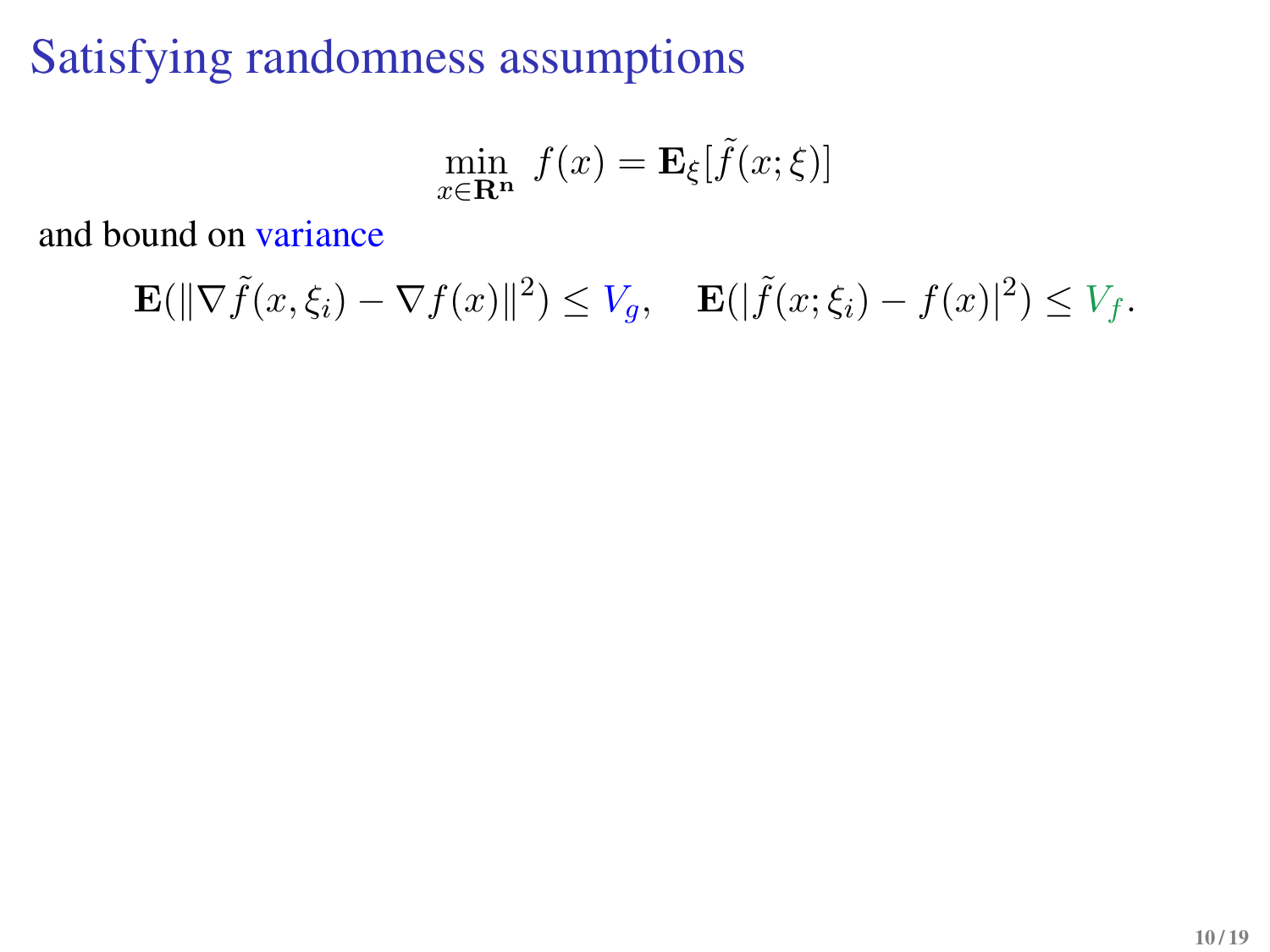# Satisfying randomness assumptions

$$
\min_{x \in \mathbf{R}^n} f(x) = \mathbf{E}_{\xi}[\tilde{f}(x; \xi)]
$$

and bound on variance

$$
\mathbf{E}(\|\nabla \tilde{f}(x,\xi_i) - \nabla f(x)\|^2) \le V_g, \quad \mathbf{E}(|\tilde{f}(x,\xi_i) - f(x)|^2) \le V_f.
$$

#### **Example: sampling**

$$
g_k = \frac{1}{|S_g|} \sum_{i \in S_g} \nabla f(x_k; \xi_i), \quad f_k^0 = \frac{1}{|S_f|} \sum_{i \in S_f} f(x_k; \xi_i).
$$

How many samples do we need?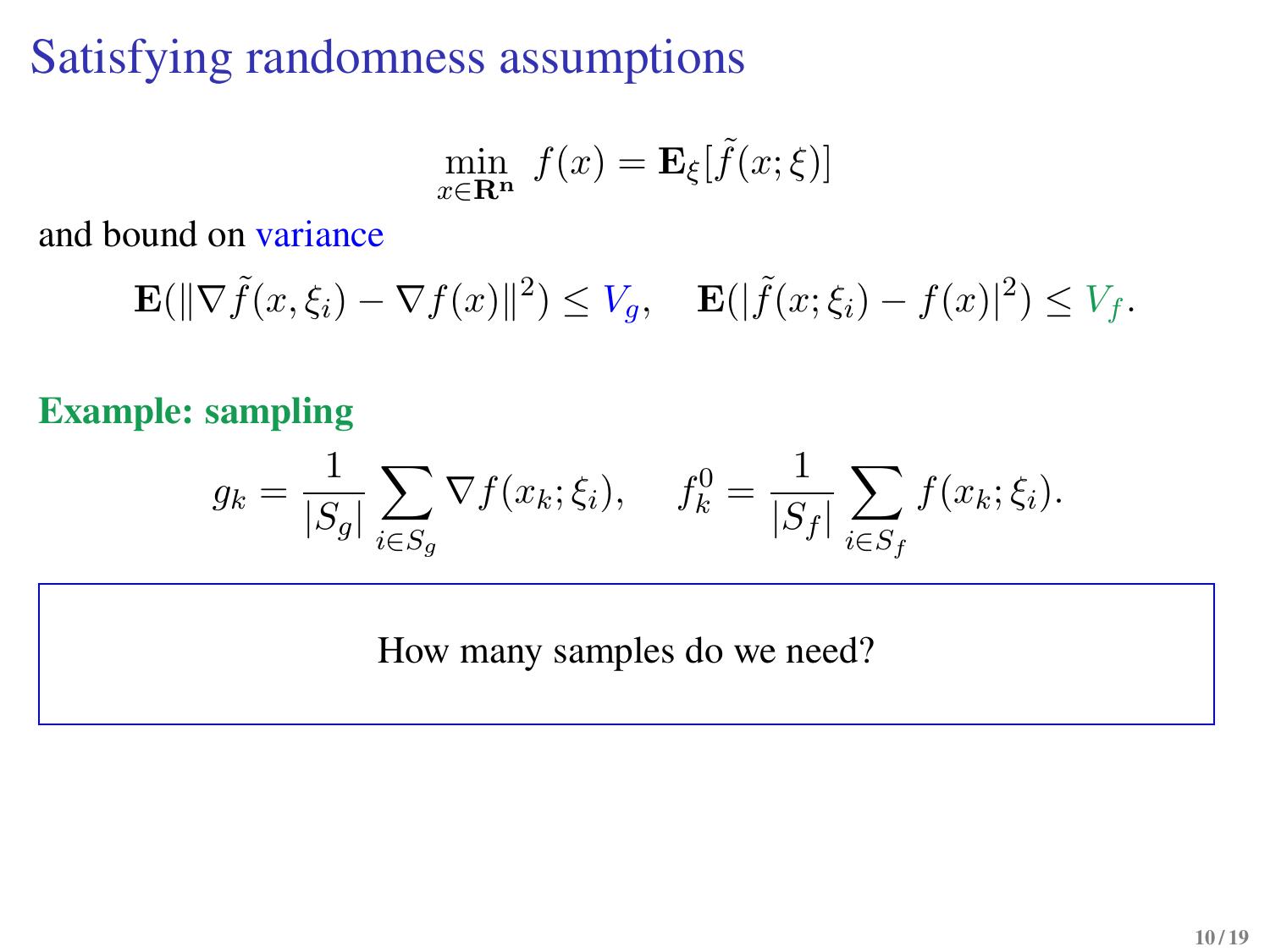# Satisfying randomness assumptions

$$
\min_{x \in \mathbf{R}^n} f(x) = \mathbf{E}_{\xi}[\tilde{f}(x; \xi)]
$$

and bound on variance

$$
\mathbf{E}(\|\nabla \tilde{f}(x,\xi_i) - \nabla f(x)\|^2) \le V_g, \quad \mathbf{E}(|\tilde{f}(x,\xi_i) - f(x)|^2) \le V_f.
$$

#### **Example: sampling**

$$
g_k = \frac{1}{|S_g|} \sum_{i \in S_g} \nabla f(x_k; \xi_i), \quad f_k^0 = \frac{1}{|S_f|} \sum_{i \in S_f} f(x_k; \xi_i).
$$

How many samples do we need?

**Idea:** Chebyshev Inequality

$$
|S_g| \approx \tilde{O}\left(\frac{V_g}{\mathcal{A}_k^2 \|G_k\|^2}\right), \qquad |S_f| \approx \tilde{O}\left(\max\left\{\frac{V_f}{\mathcal{A}_k^4 \|G_k\|^4}, \frac{V_f}{\theta^2 \Delta_k^4}\right\}\right)_{10/19}
$$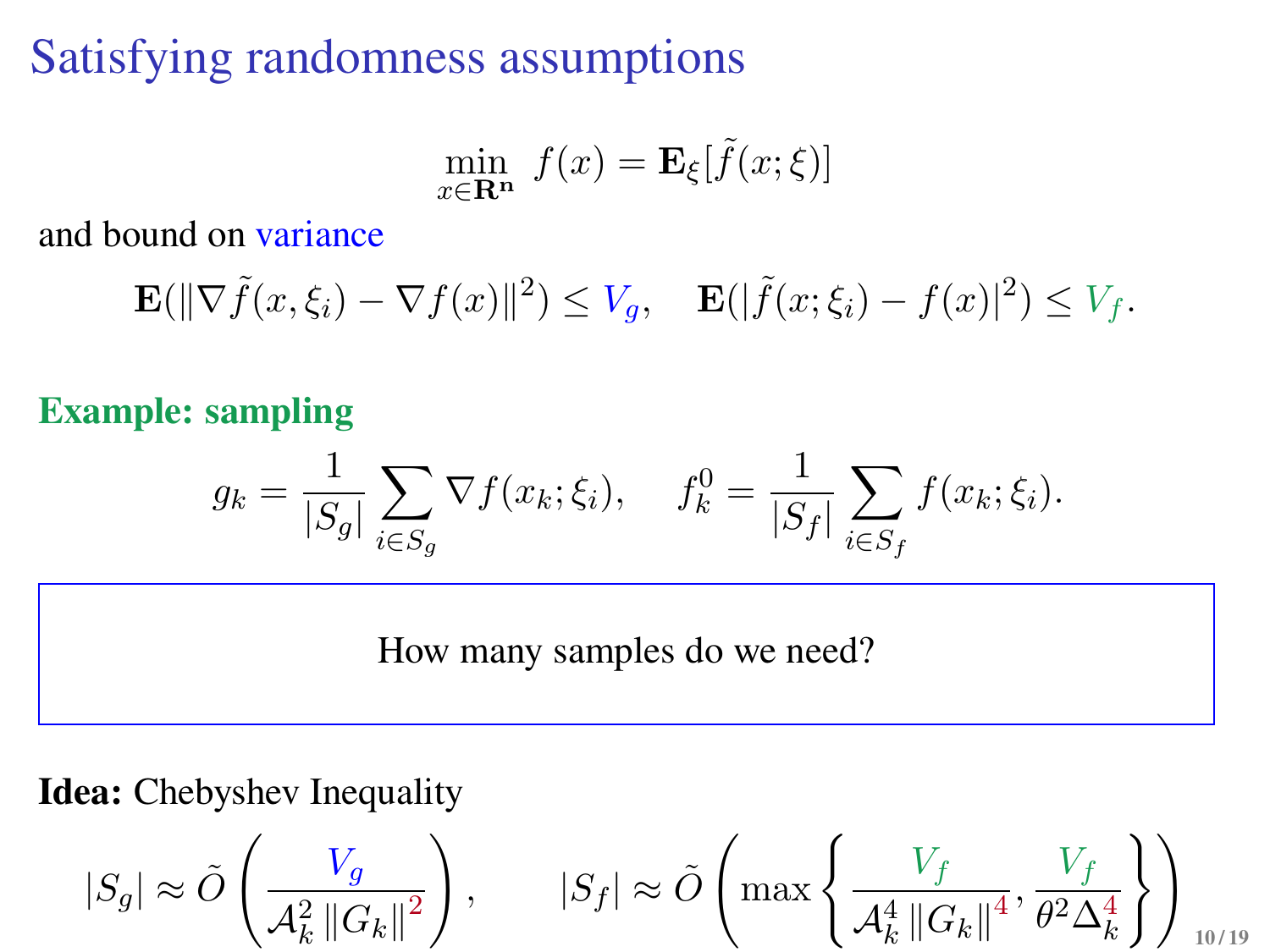# Dynamics of the stepsize

| Deterministic                                   | <b>Stochastic</b>                                                                    |
|-------------------------------------------------|--------------------------------------------------------------------------------------|
| $\alpha_k \leq 1/L \Rightarrow$ successful step | Good gradient/function<br>estimates & stepsize $\leq 1/L$ ,<br>$\Rightarrow$ success |
|                                                 |                                                                                      |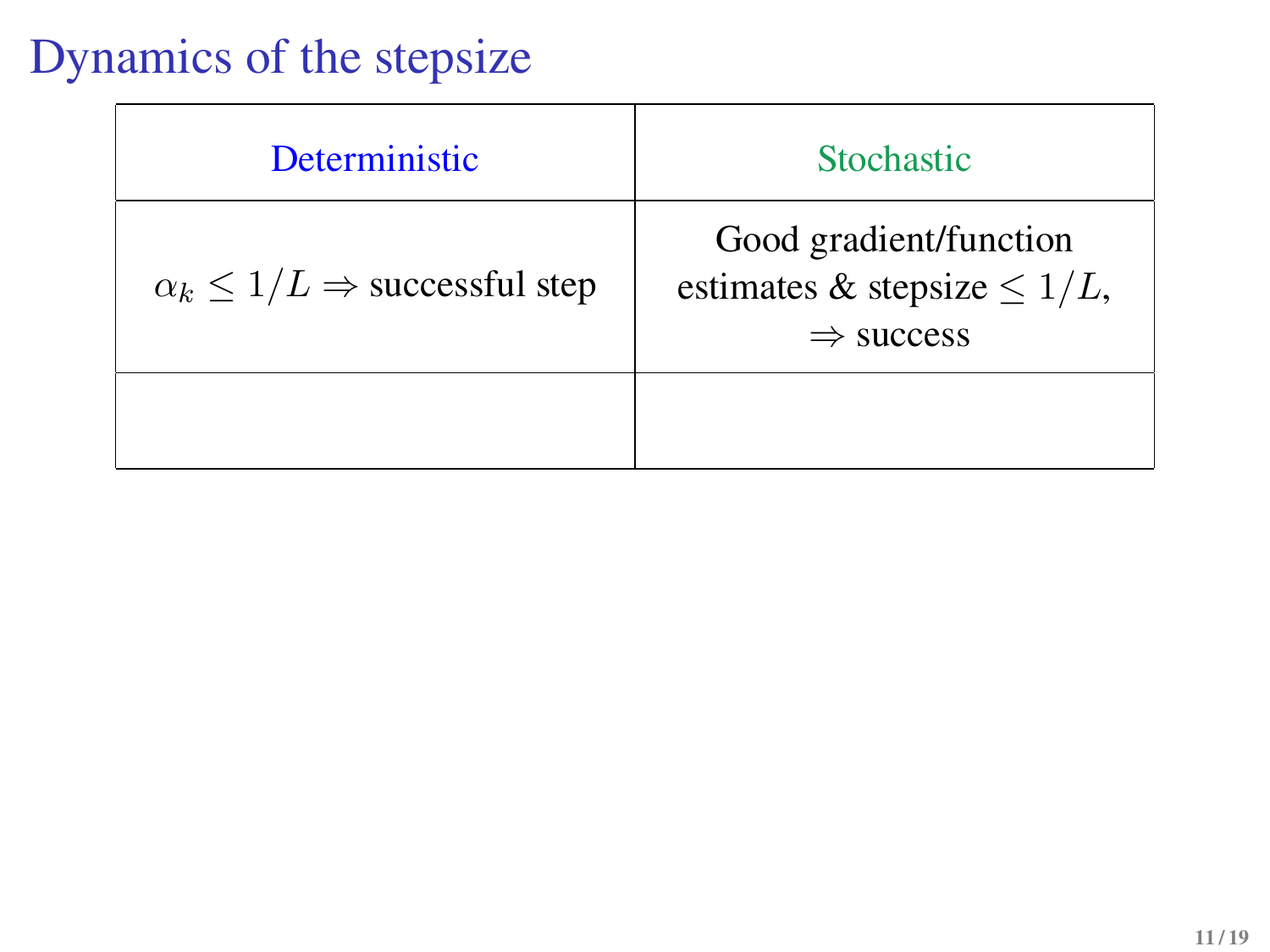## Dynamics of the stepsize

| <b>Deterministic</b>                            | <b>Stochastic</b>                                                                    |
|-------------------------------------------------|--------------------------------------------------------------------------------------|
| $\alpha_k \leq 1/L \Rightarrow$ successful step | Good gradient/function<br>estimates & stepsize $\leq 1/L$ ,<br>$\Rightarrow$ success |
| $\alpha_k$ bounded from 0                       |                                                                                      |

When  $\alpha_k \leq 1/L$ ,  $\alpha_k$  move  $\uparrow$  and  $\downarrow$  like **random walk** with probability  $p_g p_f$ 

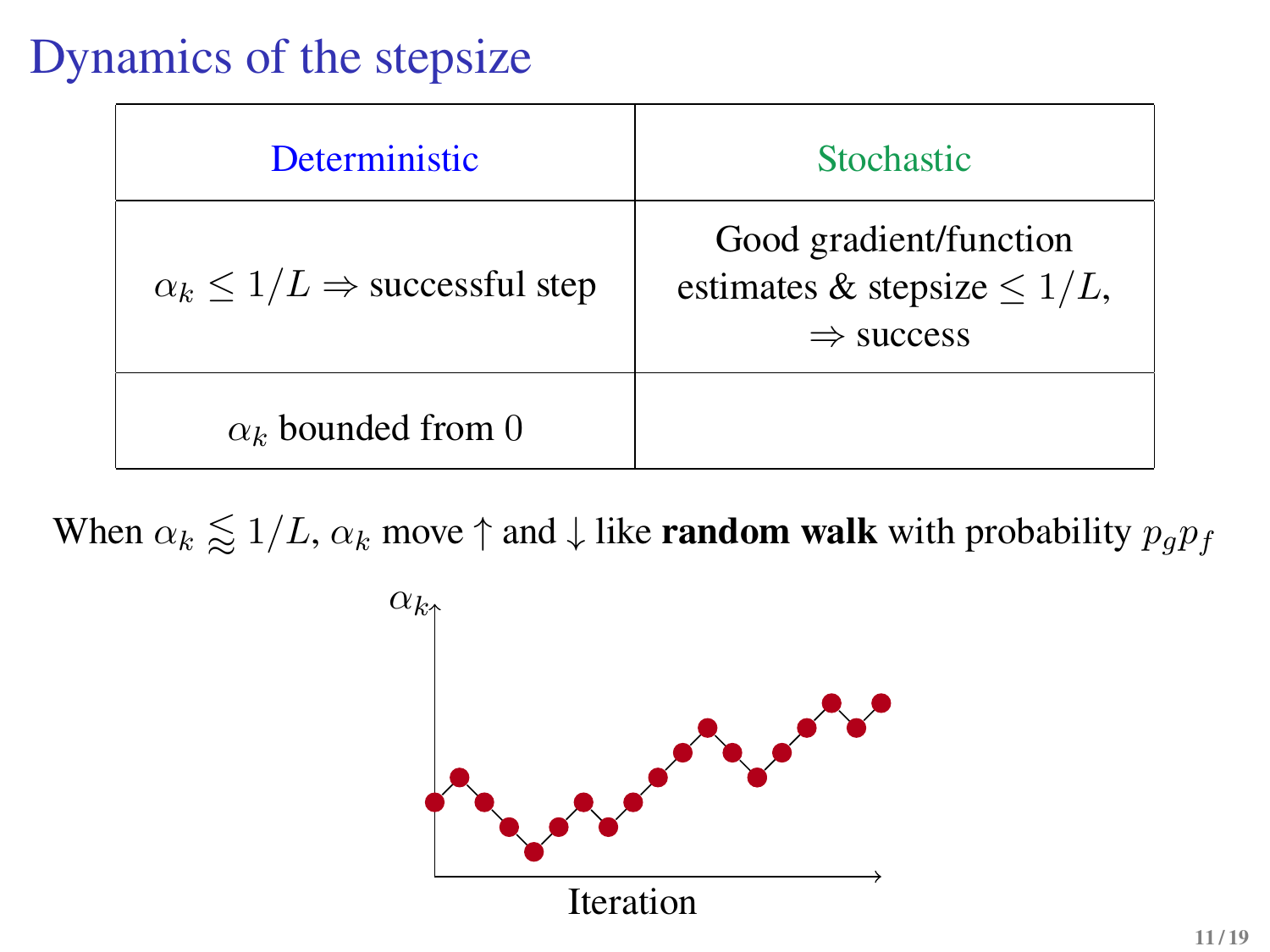## Dynamics of the stepsize

| <b>Deterministic</b>                            | <b>Stochastic</b>                                                                    |
|-------------------------------------------------|--------------------------------------------------------------------------------------|
| $\alpha_k \leq 1/L \Rightarrow$ successful step | Good gradient/function<br>estimates & stepsize $\leq 1/L$ ,<br>$\Rightarrow$ success |
| $\alpha_k$ bounded from 0                       | $Pr(\limsup_k A_k > 0) = 1$                                                          |

When  $\alpha_k \leq 1/L$ ,  $\alpha_k$  move  $\uparrow$  and  $\downarrow$  like **random walk** with probability  $p_g p_f$ 

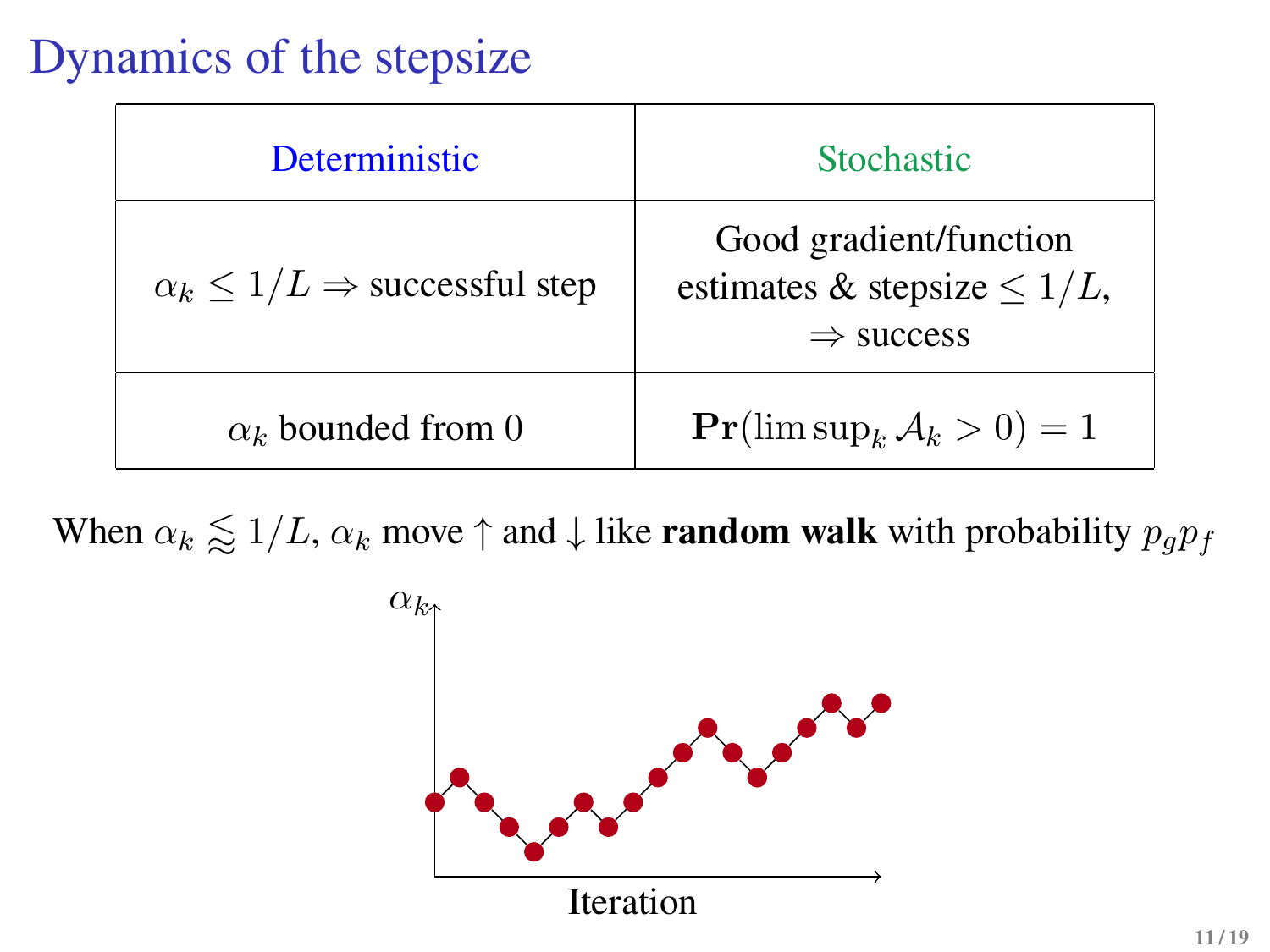| Deterministic                                   | <b>Stochastic</b>                                                                    |
|-------------------------------------------------|--------------------------------------------------------------------------------------|
| $\alpha_k \leq 1/L \Rightarrow$ successful step | Good gradient/function<br>estimates & stepsize $\leq 1/L$ ,<br>$\Rightarrow$ success |
|                                                 |                                                                                      |
|                                                 |                                                                                      |
|                                                 |                                                                                      |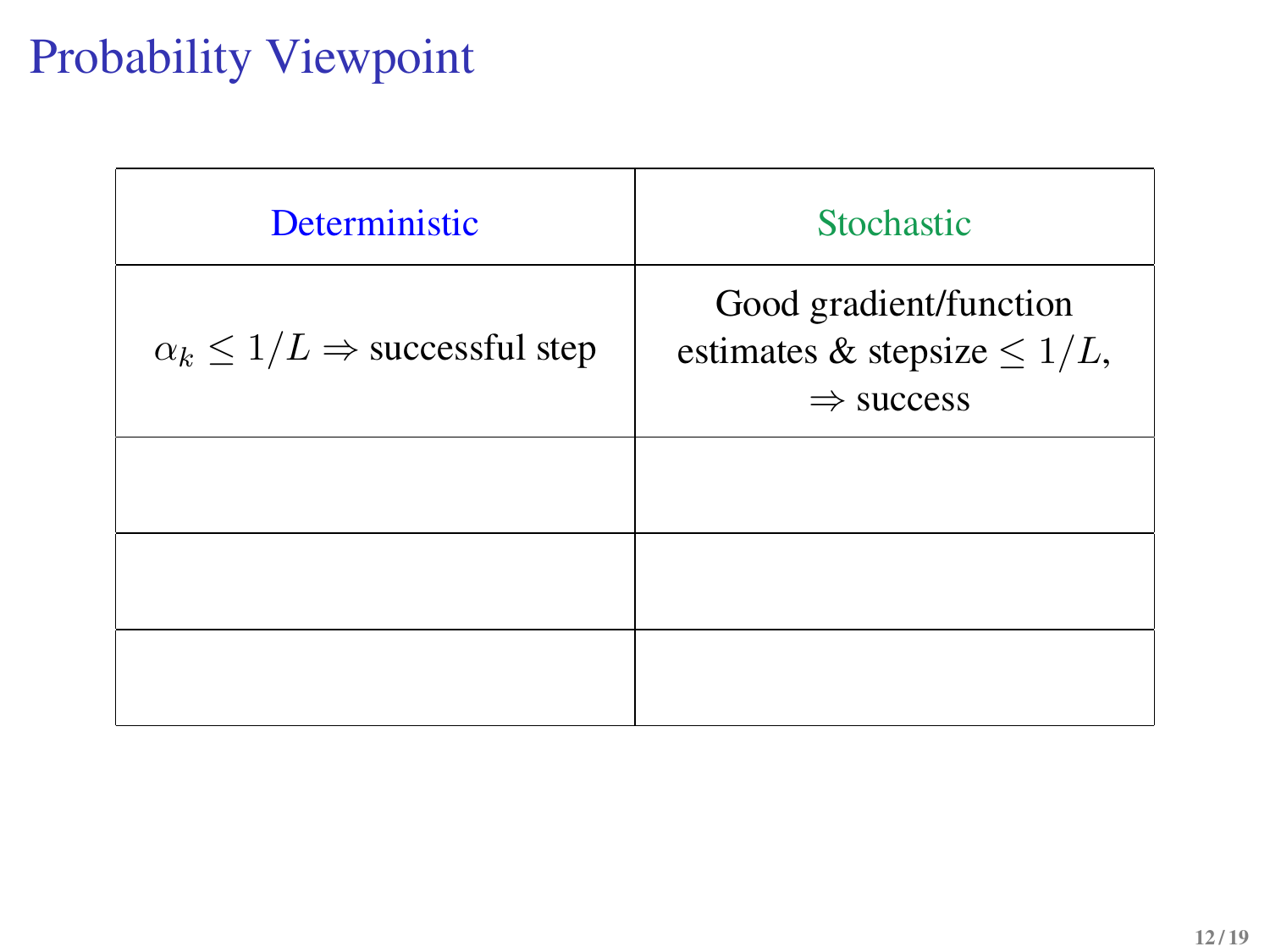| Deterministic                                   | <b>Stochastic</b>                                                                    |
|-------------------------------------------------|--------------------------------------------------------------------------------------|
| $\alpha_k \leq 1/L \Rightarrow$ successful step | Good gradient/function<br>estimates & stepsize $\leq 1/L$ ,<br>$\Rightarrow$ success |
| $\alpha_k$ bounded from 0                       | $\Pr(\limsup_k A_k > 0) = 1$                                                         |
|                                                 |                                                                                      |
|                                                 |                                                                                      |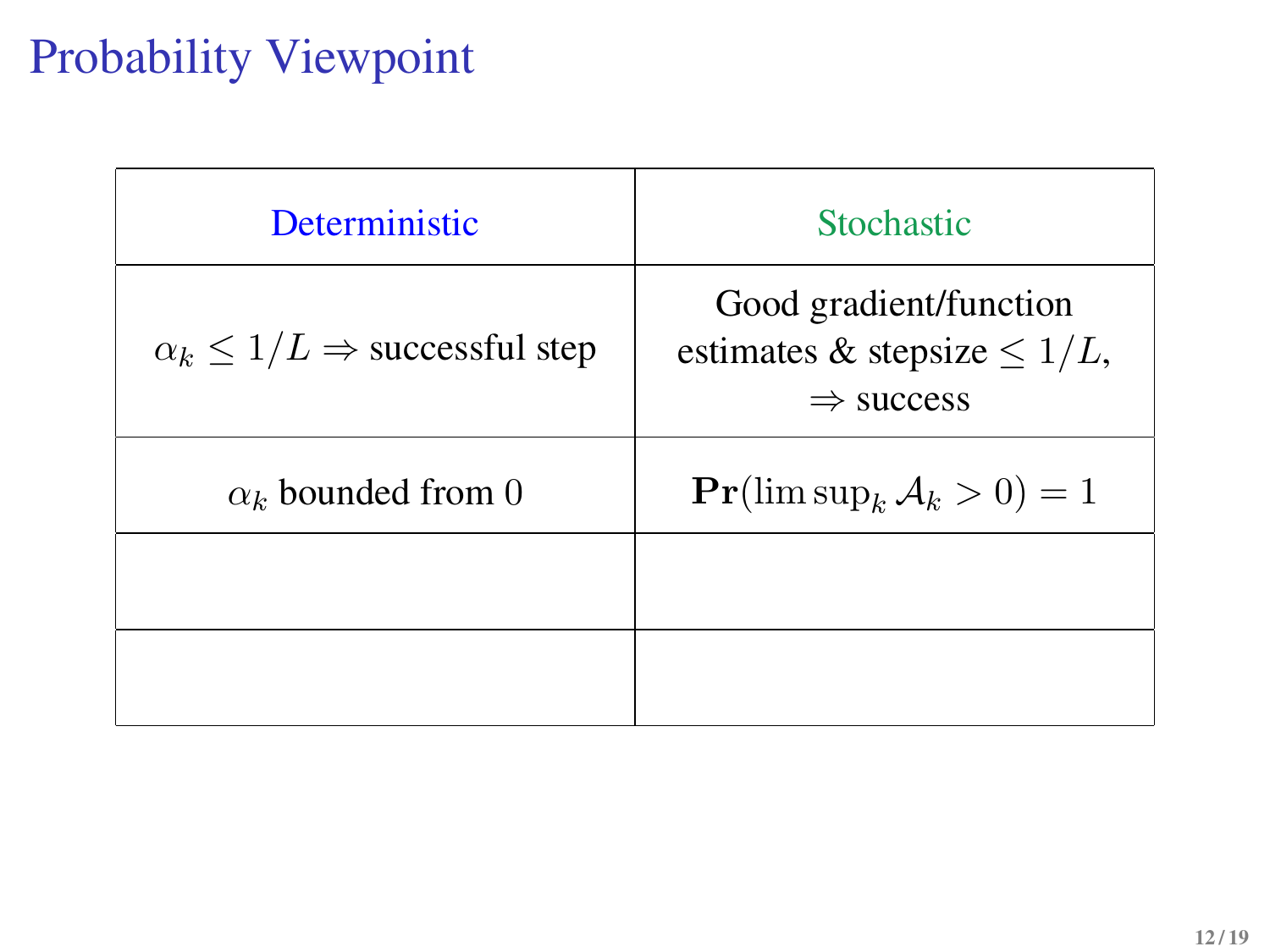| Deterministic                                   | <b>Stochastic</b>                                                                              |
|-------------------------------------------------|------------------------------------------------------------------------------------------------|
| $\alpha_k \leq 1/L \Rightarrow$ successful step | Good gradient/function<br>estimates & stepsize $\leq 1/L$ ,<br>$\Rightarrow$ success           |
| $\alpha_k$ bounded from 0                       | $Pr(\limsup_k A_k > 0) = 1$                                                                    |
| Function values decease each<br>iteration       | $\Phi_k \approx f(X_k) - f^*$ such that<br>$\mathbf{E}[\Phi_{k+1} - \Phi_k   \text{past}] < 0$ |
|                                                 |                                                                                                |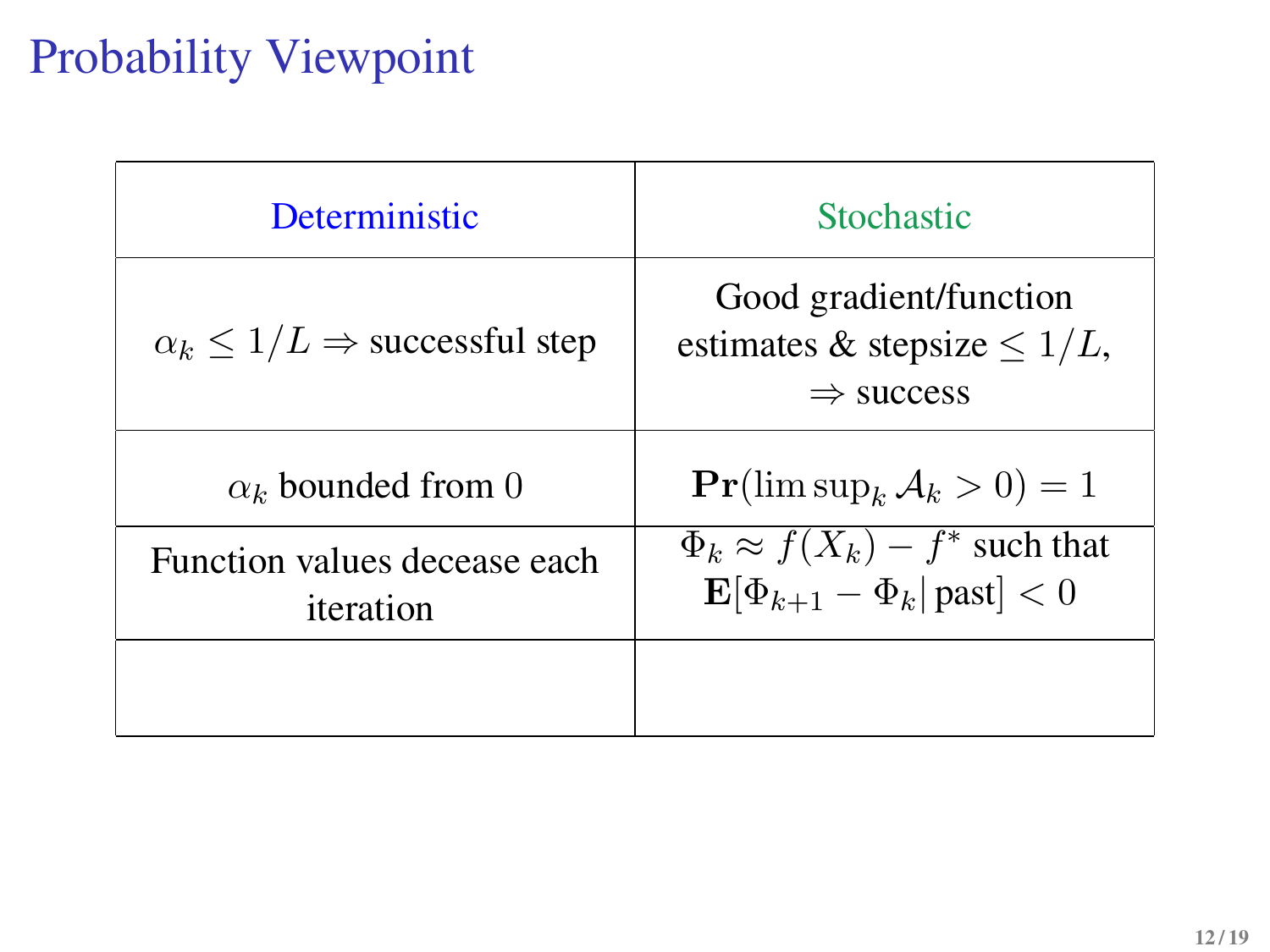| Deterministic                                                                                                                           | Stochastic                                                                                                                                                        |
|-----------------------------------------------------------------------------------------------------------------------------------------|-------------------------------------------------------------------------------------------------------------------------------------------------------------------|
| $\alpha_k \leq 1/L \Rightarrow$ successful step                                                                                         | Good gradient/function<br>estimates & stepsize $\leq 1/L$ ,<br>$\Rightarrow$ success                                                                              |
| $\alpha_k$ bounded from 0                                                                                                               | $\Pr(\limsup_k A_k > 0) = 1$                                                                                                                                      |
| Function values decease each<br>iteration                                                                                               | $\Phi_k \approx f(X_k) - f^*$ such that<br>$\mathbf{E}[\Phi_{k+1} - \Phi_k   \text{past}] < 0$                                                                    |
| Convergence rate: number of<br>iterations until nearly optimal<br>(e.g. $\ \nabla f(x)\  < \varepsilon$ ,<br>$f(x) - f^* < \varepsilon$ | Convergence rate $\Rightarrow$ stopping times e.g.<br>$T = \inf\{k > 0 :   \nabla f(X_k)   < \varepsilon\},\$<br>$T = \inf\{k > 0 : f(X_k) - f^* < \varepsilon\}$ |

Interested in  $\mathbf{E}[T]$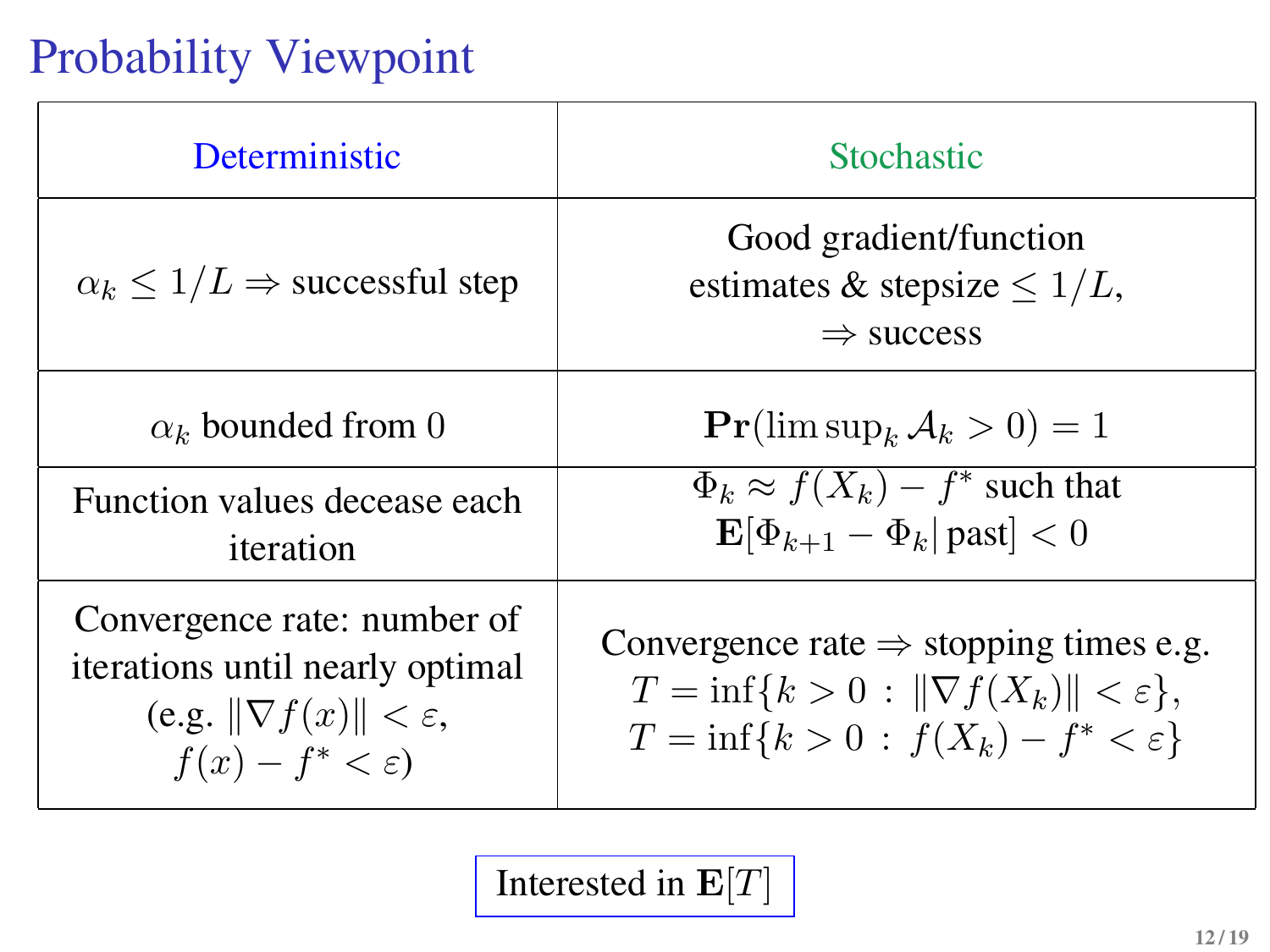### Renewal and reward process

Random process  $\{\Phi_k, \mathcal{A}_k, W_k\}$ 

- $\bullet \Phi_k \in [0, \infty)$  and  $\mathcal{A}_k \in [0, \infty)$
- $W_k$  biased random walk with probability  $p > 1/2$

 $Pr(W_{k+1} = 1 | \text{past}) = p$  and  $Pr(W_{k+1} = -1 | \text{past}) = 1 - p$ .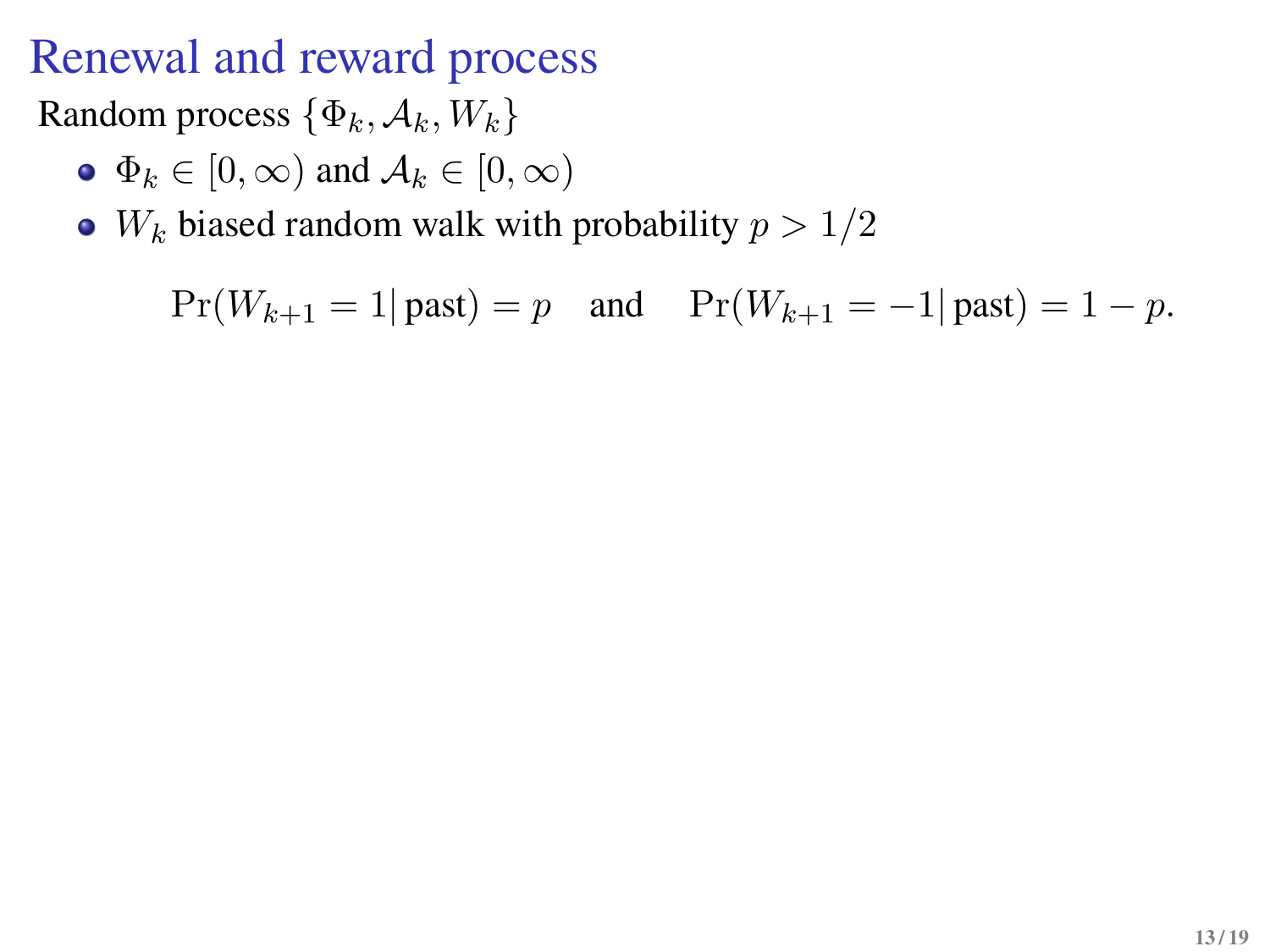### Renewal and reward process

Random process  $\{\Phi_k, \mathcal{A}_k, W_k\}$ 

- $\bullet \Phi_k \in [0, \infty)$  and  $\mathcal{A}_k \in [0, \infty)$
- $W_k$  biased random walk with probability  $p > 1/2$

 $Pr(W_{k+1} = 1 | \text{ past}) = p$  and  $Pr(W_{k+1} = -1 | \text{past}) = 1 - p$ .

#### **Assumptions**

(i)  $∃\bar{A}$  with

$$
\mathcal{A}_{k+1} \geq \min\left\{A_k e^{\lambda W_{k+1}}, \bar{\mathcal{A}}\right\}
$$

(ii)  $\exists$  nondecreasing  $h : [0, \infty) \to (0, \infty)$  and constant  $\Theta$  s.t.

$$
\mathbf{E}[\Phi_{k+1} | \text{past}] \leq \Phi_k - \Theta h(\mathcal{A}_k).
$$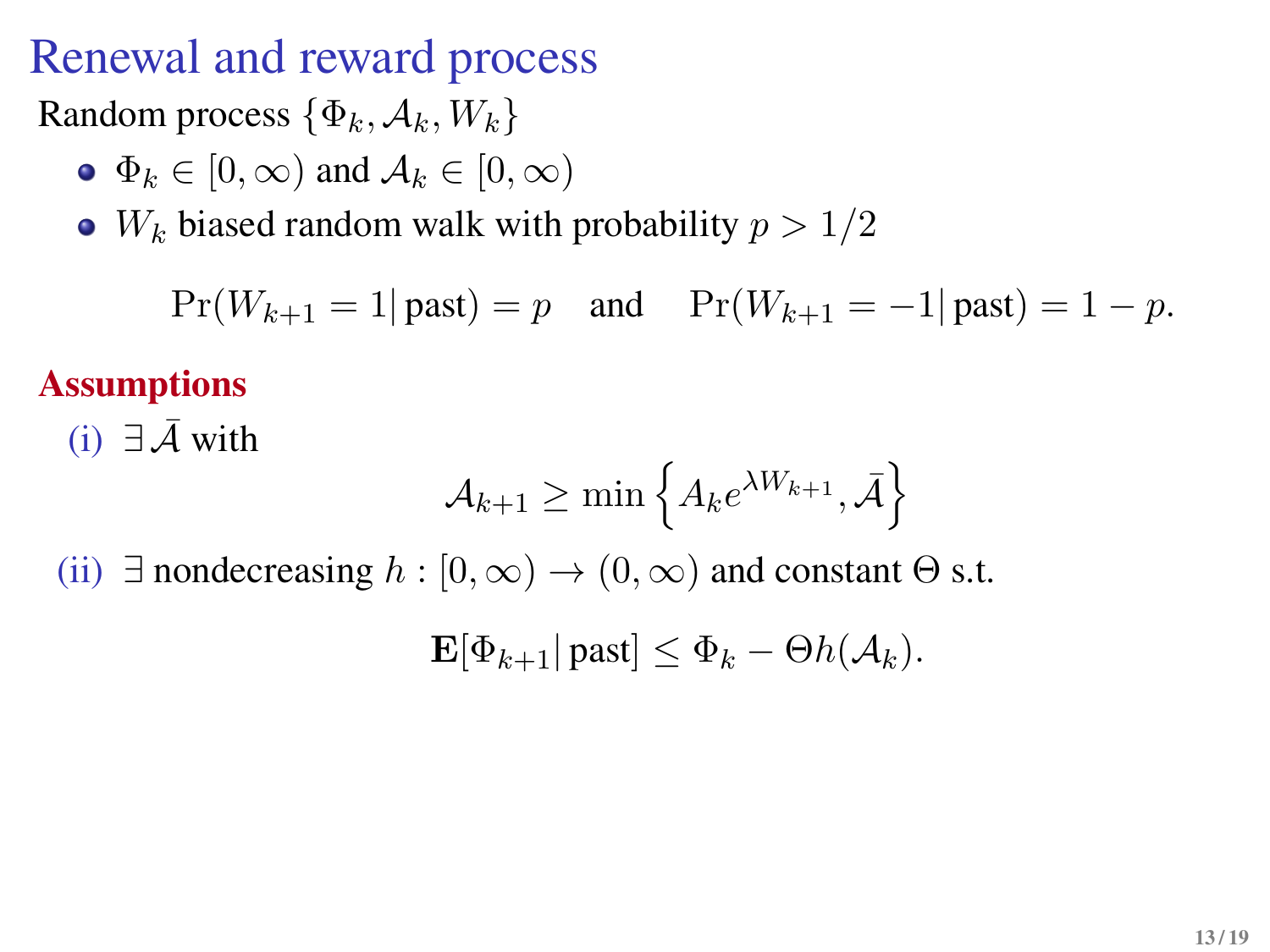#### Renewal and reward process

Random process  $\{\Phi_k, \mathcal{A}_k, W_k\}$ 

- $\bullet \Phi_k \in [0, \infty)$  and  $\mathcal{A}_k \in [0, \infty)$
- $W_k$  biased random walk with probability  $p > 1/2$

 $Pr(W_{k+1} = 1 | \text{ past}) = p$  and  $Pr(W_{k+1} = -1 | \text{past}) = 1 - p$ .

#### **Assumptions**

(i)  $\exists \bar{A}$  with

$$
\mathcal{A}_{k+1} \geq \min\left\{A_k e^{\lambda W_{k+1}}, \bar{\mathcal{A}}\right\}
$$

(ii)  $\exists$  nondecreasing  $h : [0, \infty) \to (0, \infty)$  and constant  $\Theta$  s.t.

$$
\mathbf{E}[\Phi_{k+1} | \text{past}] \leq \Phi_k - \Theta h(\mathcal{A}_k).
$$

**Thm:** (Blanchet, Cartis, Menickelly, Scheinberg '17)

$$
\mathbf{E}[T_{\varepsilon}] \leq \frac{p}{2p-1} \cdot \frac{\Phi_0}{\Theta h(\bar{\mathcal{A}})} + 1.
$$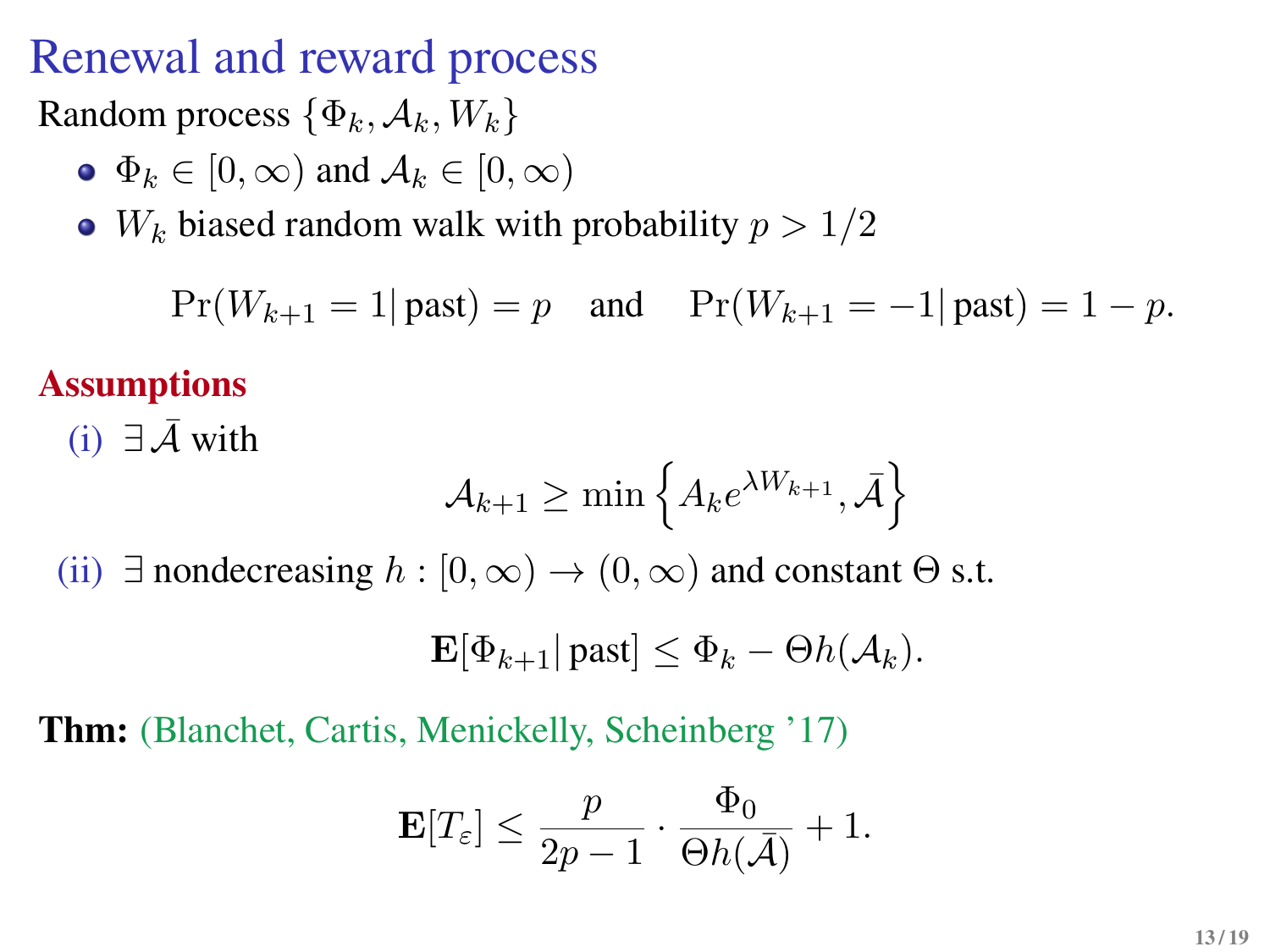### Convergence Result: Line search **Key observation**

$$
\Phi_k = \nu(f(x_k) - f_{\min}) + (1 - \nu)\alpha_k \|\nabla f(x_k)\|^2 + (1 - \nu)\theta \delta_k^2
$$

$$
\Rightarrow \Phi_{k+1} - \Phi_k = \nu(f(x_{k+1}) - f(x_k)) + (1 - \nu) \left( \alpha_{k+1} \|\nabla f(x_{k+1})\|^2 - \alpha_k \|\nabla f(x_k)\|^2 \right) + (1 - \nu) \theta(\delta_{k+1}^2 - \delta_k^2)
$$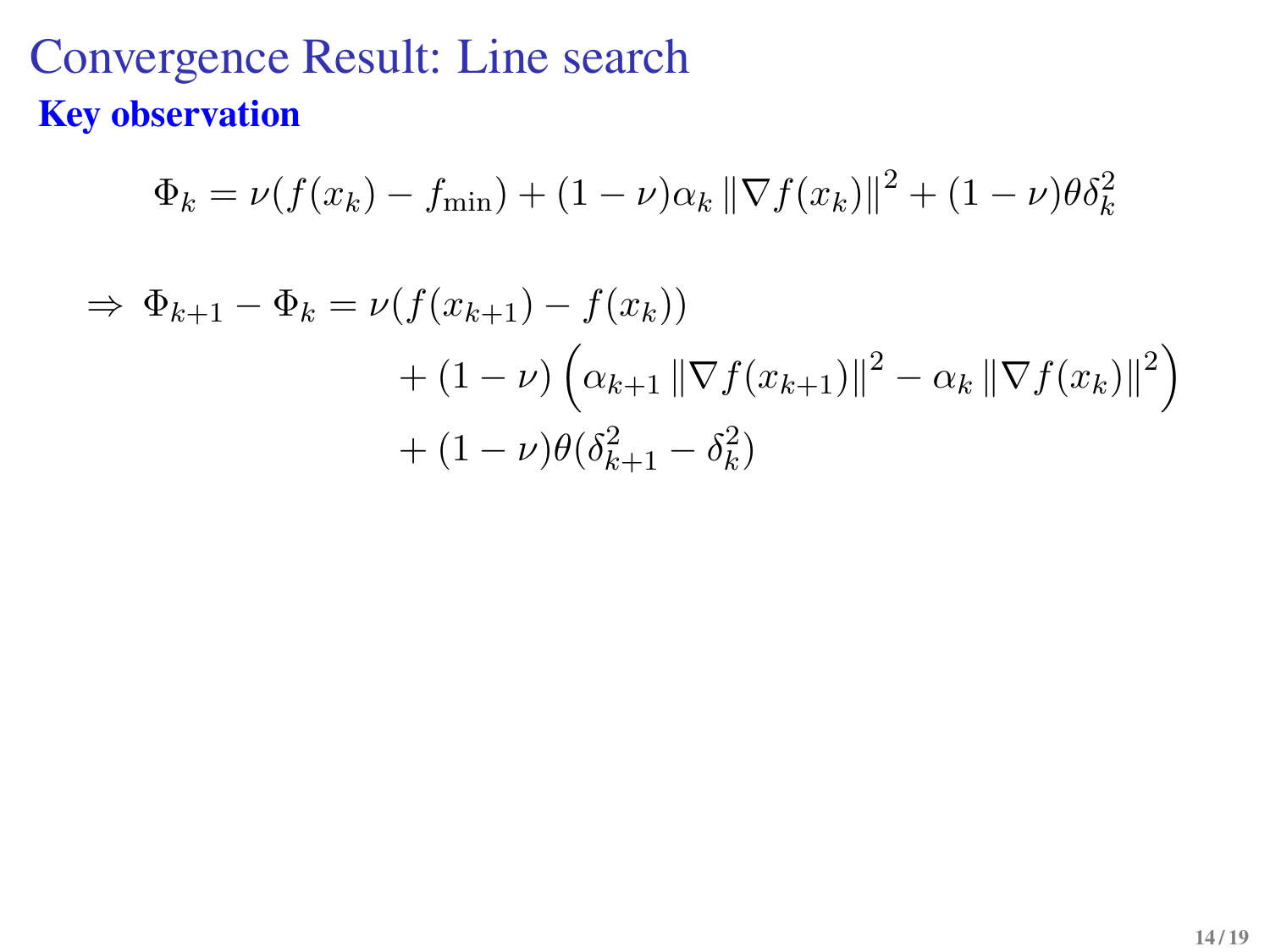#### Convergence Result: Line search **Key observation**

$$
\Phi_k = \nu(f(x_k) - f_{\min}) + (1 - \nu)\alpha_k \|\nabla f(x_k)\|^2 + (1 - \nu)\theta \delta_k^2
$$

$$
\Rightarrow \Phi_{k+1} - \Phi_k = \nu(f(x_{k+1}) - f(x_k)) + (1 - \nu) \left( \alpha_{k+1} ||\nabla f(x_{k+1})||^2 - \alpha_k ||\nabla f(x_k)||^2 \right) + (1 - \nu) \theta (\delta_{k+1}^2 - \delta_k^2)
$$

**Thm:** (P-Scheinberg '18) If

$$
p_g p_f > 1/2
$$
 and  $p_f$  sufficiently large,  

$$
\mathbf{E}[\Phi_{k+1} - \Phi_k | \text{past}] \le -\left(\mathcal{A}_k \left\| \nabla f(X_k) \right\|^2 + \theta \Delta_k^2\right)
$$

*Proof Idea:*

- accurate gradient + accurate function estimates  $\Rightarrow \Phi_k$  *always*  $\downarrow$
- all other cases  $\Phi_k \uparrow$  by same amount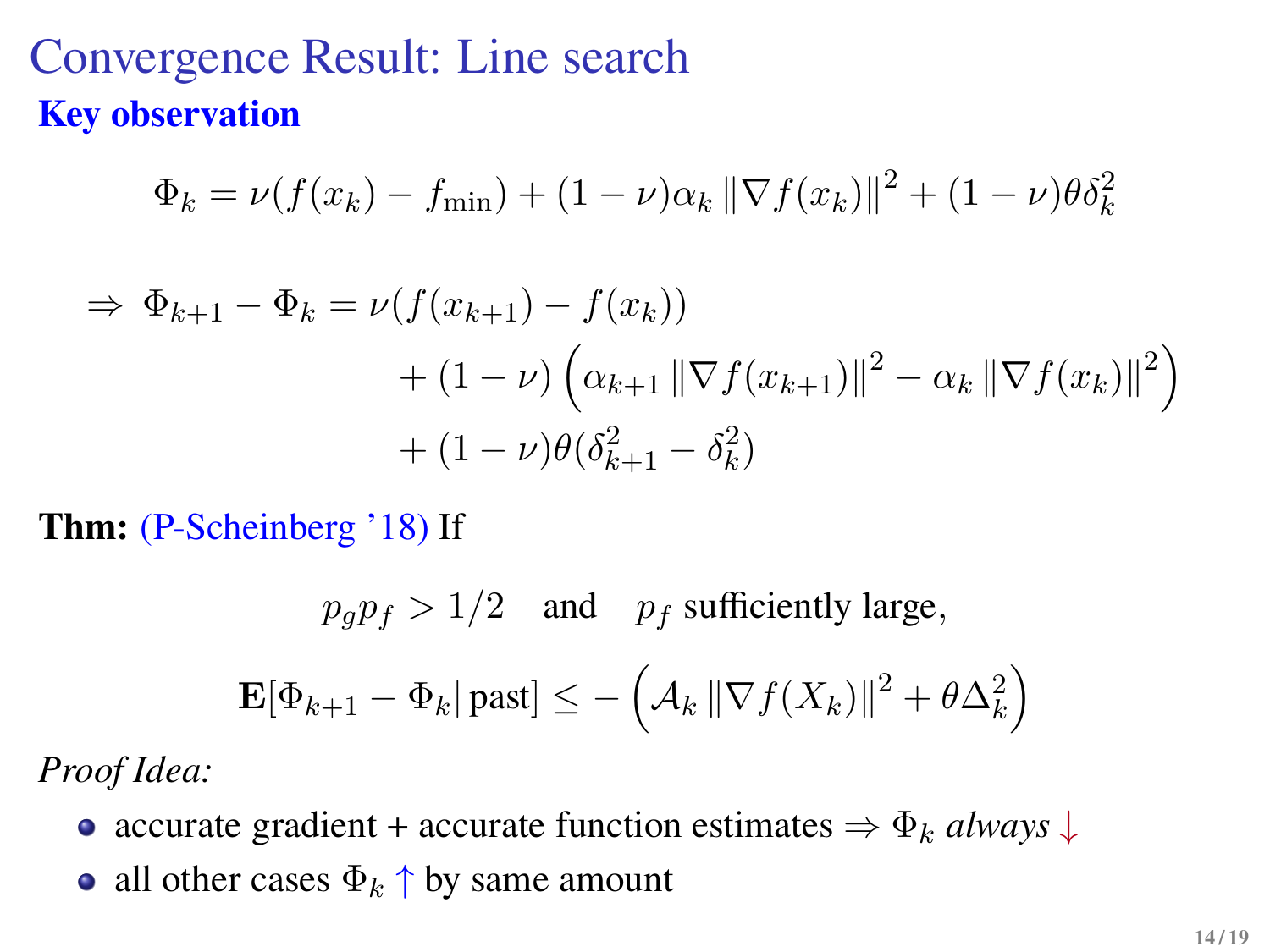Convergence result, nonconvex

#### **Stopping Time**

$$
T = \inf\{k \,:\, \|\nabla f(x_k)\| < \varepsilon\}
$$

#### **Convergence rate, nonconvex** (P-Scheinberg '18)

If 
$$
p_g p_f > 1/2
$$
 and  $p_f$  sufficiently large,  

$$
\mathbf{E}[T] \le \mathcal{O}\left(\frac{1}{\varepsilon^2}\right).
$$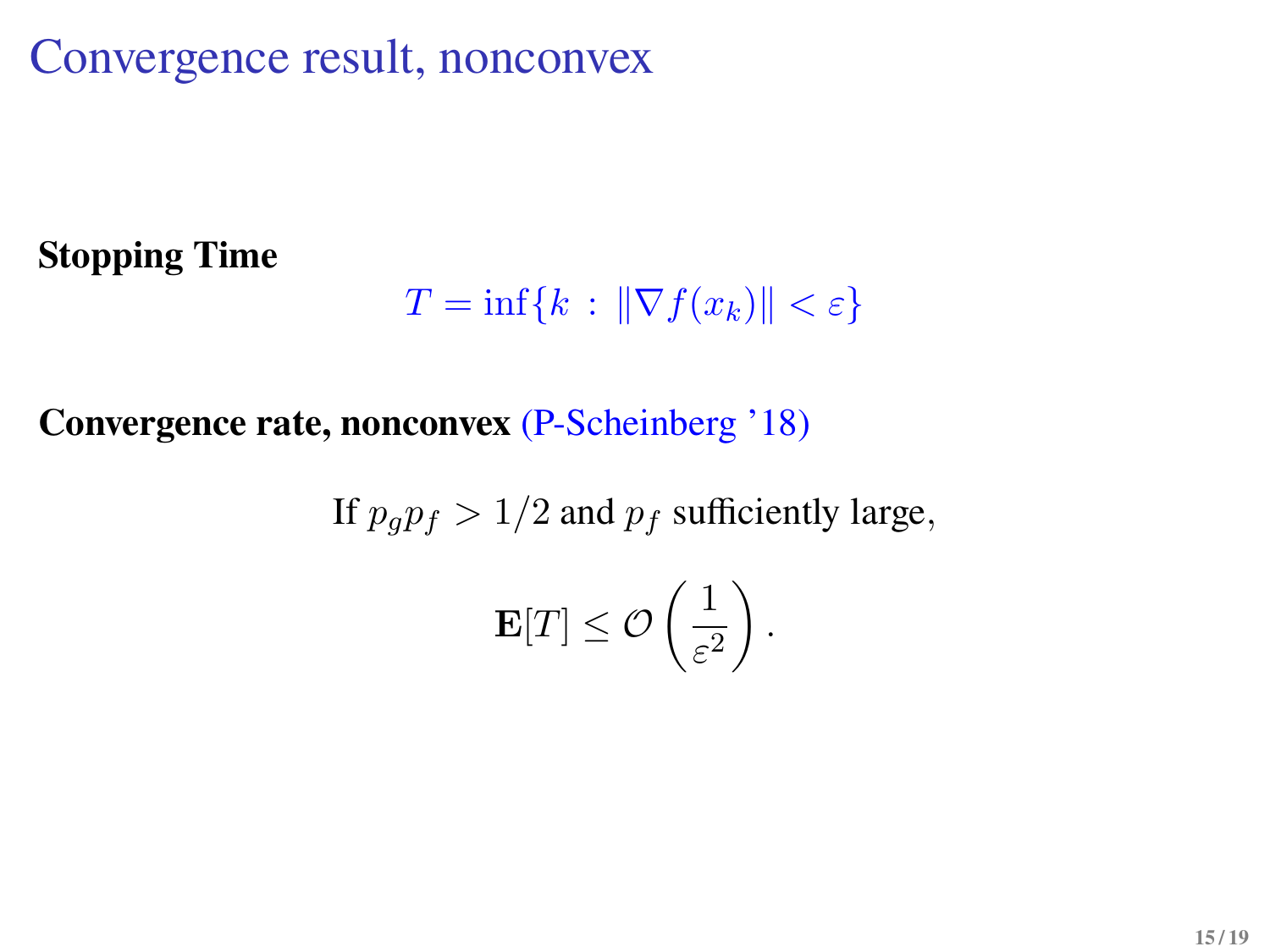#### Convex case

$$
\min_{x \in \Omega} f(x) = \mathbf{E}[\tilde{f}(x,\xi)]
$$

where

\n- *f* is convex and 
$$
\|\nabla f(x)\| \leq L_f
$$
 for all  $x \in \Omega$
\n- $\|x - x^*\| \leq D$  for all  $x \in \Omega$
\n

Stopping time:  $T = \inf\{k : f(x_k) - f^* < \varepsilon\}$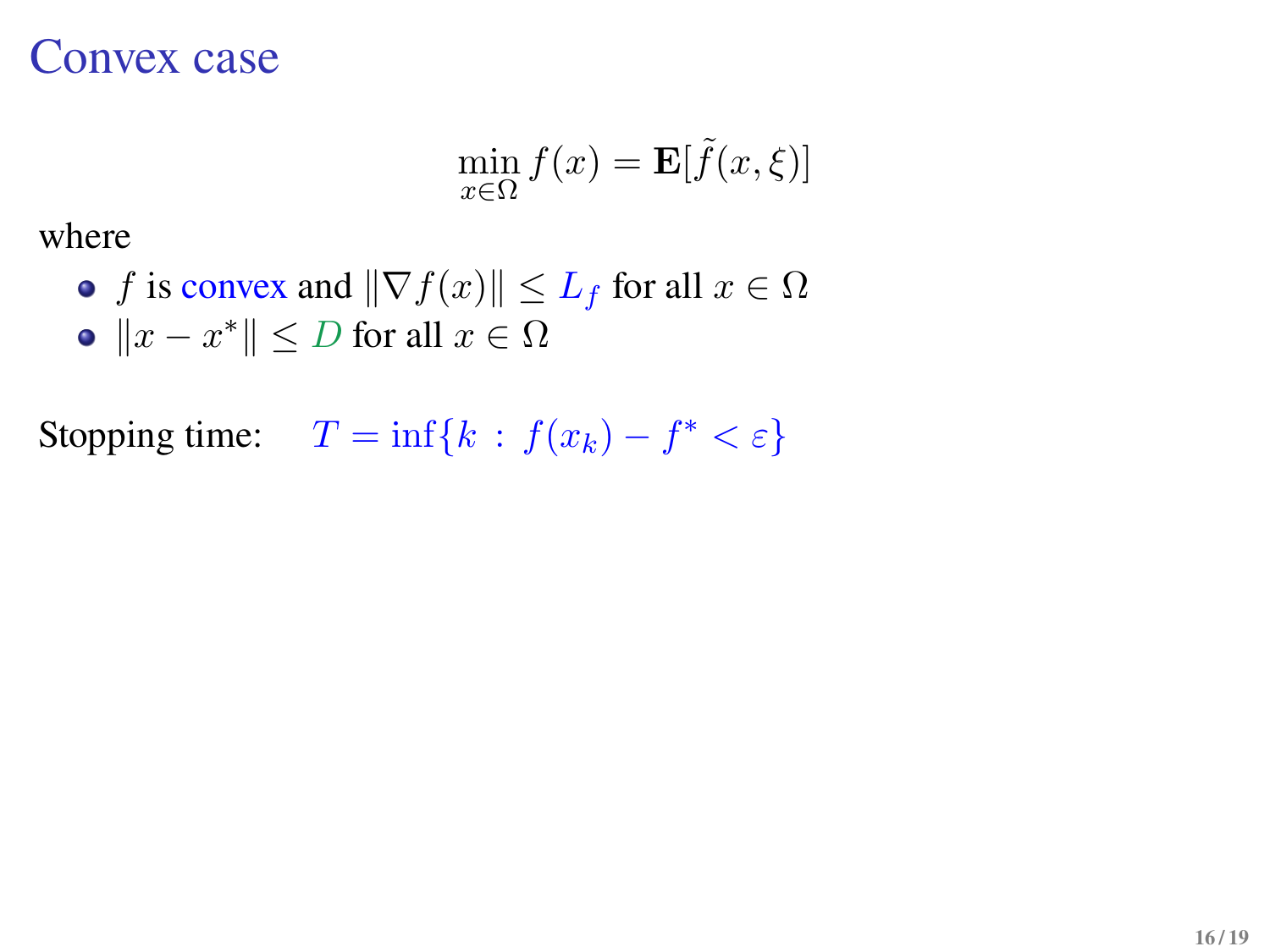#### Convex case

$$
\min_{x \in \Omega} f(x) = \mathbf{E}[\tilde{f}(x,\xi)]
$$

where

\n- *f* is convex and 
$$
\|\nabla f(x)\| \leq L_f
$$
 for all  $x \in \Omega$
\n- $\|x - x^*\| \leq D$  for all  $x \in \Omega$
\n

Stopping time:  $T = \inf\{k : f(x_k) - f^* < \varepsilon\}$ 

#### **Key observation:**

$$
\boxed{\Psi_k = \tfrac{1}{\nu \varepsilon} - \tfrac{1}{\Phi_k}}
$$

**(Convergence rate, convex)** (P-Scheinberg '18)

If 
$$
p_g p_f > 1/2
$$
 and  $p_f$  sufficiently large,

$$
\mathbf{E}[T] \leq \mathcal{O}\left(\frac{1}{\varepsilon}\right)
$$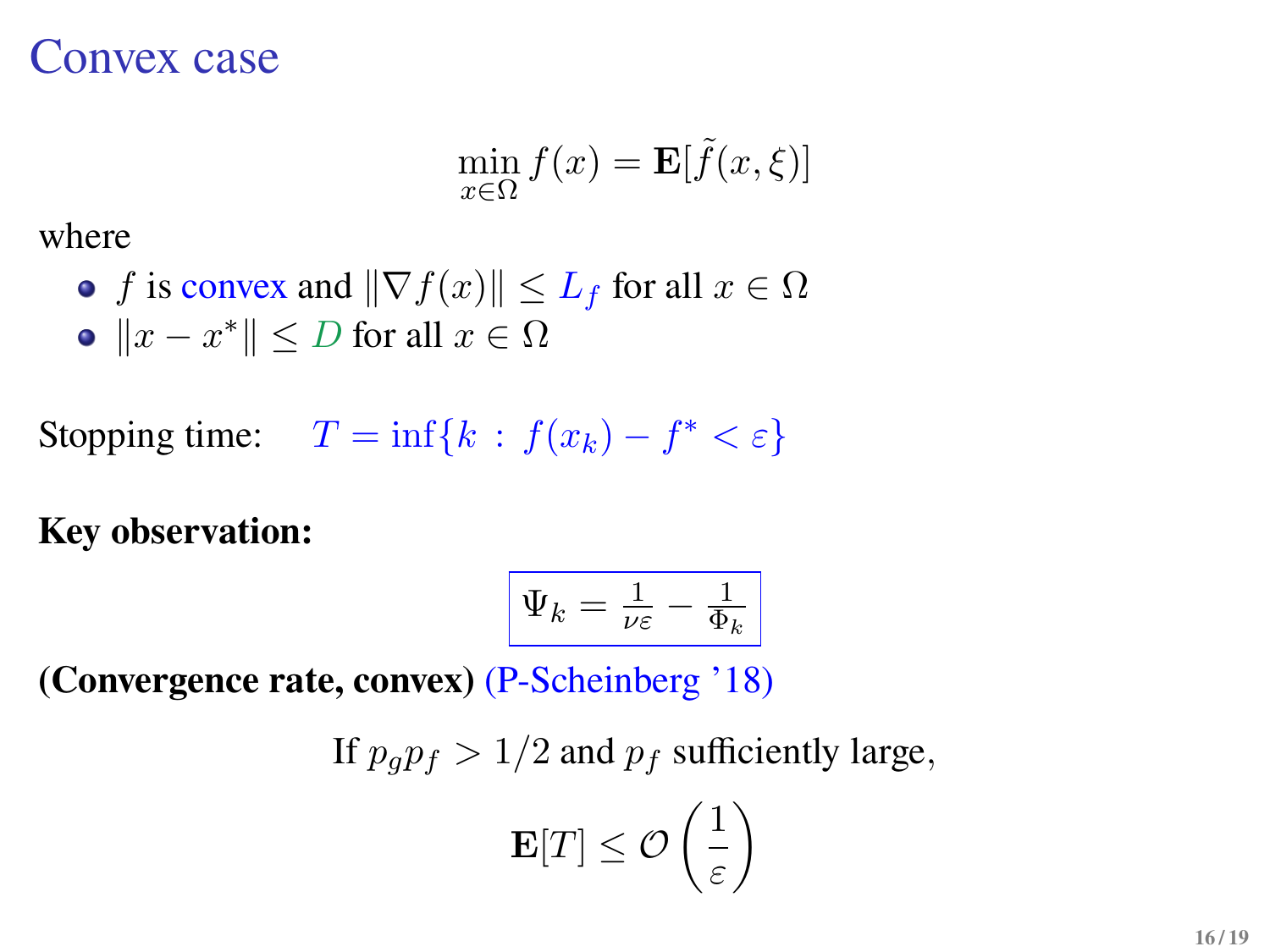### Strongly convex case

$$
\min_{x \in \Omega} f(x) = \mathbf{E}[\tilde{f}(x,\xi)]
$$

where  $f$  is  $\mu$ -strongly convex

Stopping Time:  $T = \inf\{k : f(x_k) - f^* < \varepsilon\}$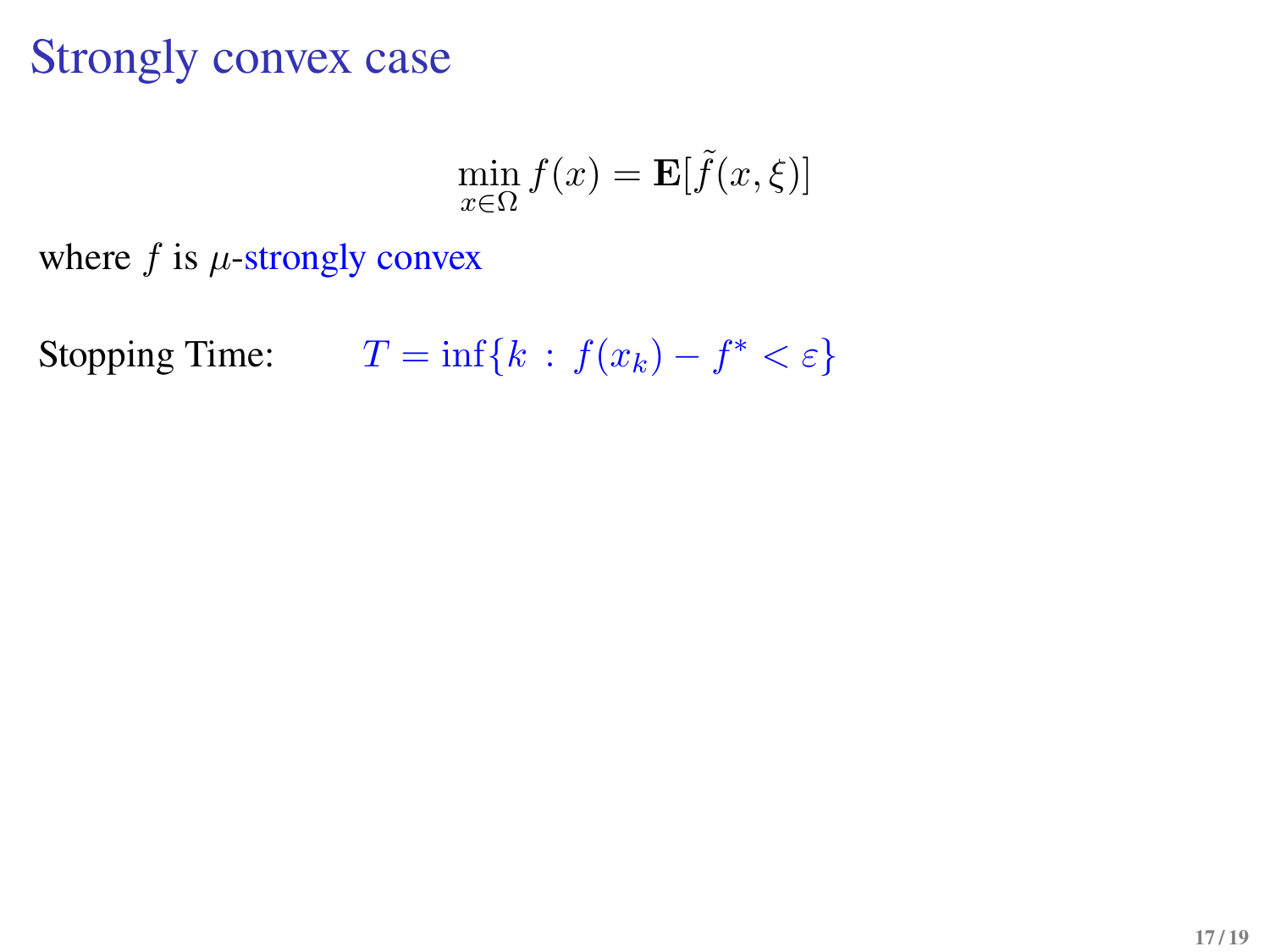### Strongly convex case

$$
\min_{x \in \Omega} f(x) = \mathbf{E}[\tilde{f}(x,\xi)]
$$

where  $f$  is  $\mu$ -strongly convex

Stopping Time:  $T = \inf\{k : f(x_k) - f^* < \varepsilon\}$ 

**Key observation:**

$$
\Psi_k = \log(\Phi_k) - \log(\nu \varepsilon)
$$

**Convergence rate, strongly convex** (P-Scheinberg '18)

If  $p_q p_f > 1/2$  and  $p_f$  sufficiently large,

$$
\mathbf{E}[T] \leq \mathcal{O}\left(\log\left(\frac{1}{\varepsilon}\right)\right)
$$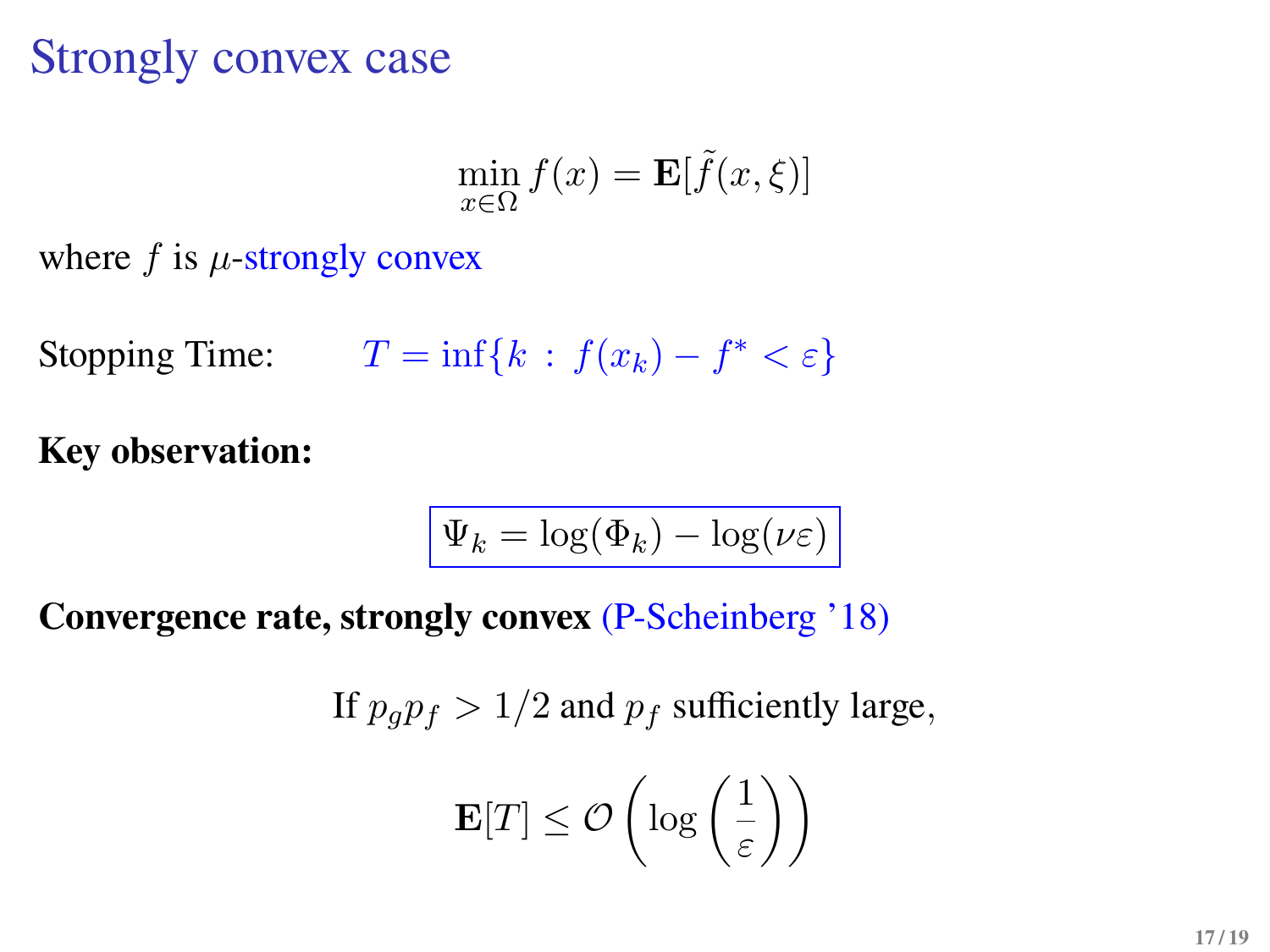# Thank You